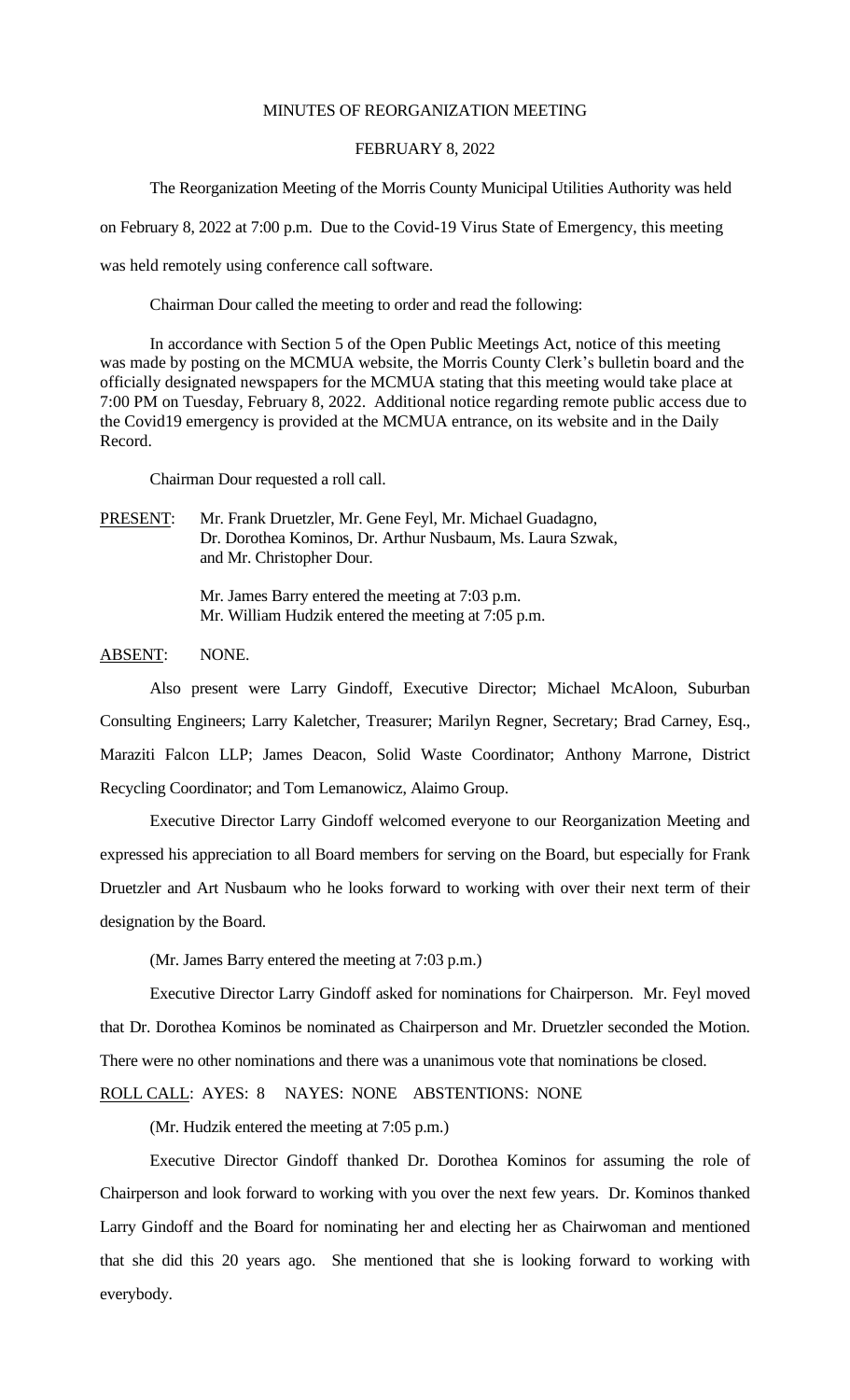Chairwoman Kominos asked for nominations for Vice Chair. Mr. Dour nominated Frank Druetzler for Vice Chair. Mr. Druetzler was nominated as Vice Chair, but he thanked him, but declined. He mentioned that it should be somebody who hasn't had the honor of being Chairperson. He mentioned two people that have never had it and it is Gene Feyl and Michael Guadagno. Michael Guadagno expressed that he shouldn't do it in his first year. Mr. Gindoff asked Mr. Druetzler if he wants to nominate Gene Feyl and he said he'll nominate Gene. Mr. Feyl expressed that he felt his experience was inadequate to Vice Chair the Board. Mr. Guadagno mentioned that he Chaired another Board before and agreed to be Vice Chair. Executive Director Gindoff commented that he will make sure that anyone, because he knows that all members of our Board are uniquely qualified to serve as Vice Chair, and he coordinate with Staff to make sure it is a successful endeavor. As a result, Mr. Dour moved that Michael Guadagno be nominated as Vice Chair and Ms. Szwak seconded the Motion. There were no other nominations and there was a unanimous vote that nominations be closed.

ROLL CALL: AYES: 9 NAYES: NONE ABSTENTIONS: NONE

The Board congratulated Dr. Dorothea Kominos and Michael Guadagno on their appointments.

Chairwoman Kominos asked for the Board's approval for appointments for Treasurer (Larry Kaletcher), Secretary (Marilyn Regner) and Water Superintendent (Anthony Milonas).

MOTION: Ms. Szwak made a Motion to approve appointments of Larry Kaletcher as Treasurer, Marilyn Regner as Secretary, and Anthony Milonas as Water Superintendent and Mr. Dour seconded the Motion.

ROLL CALL: AYES: 9 NAYES: NONE ABSTENTIONS: NONE

Chairwoman Kominos advised the Board that she was informed by Counsel that we can consider Resolution Nos. 22-08 through 22-24 in a Consent Agenda. Dr. Kominos asked the Board if there are any resolutions that they would like to pull out. Mr. Druetzler asked that Resolution No. 22-11 be pulled. Dr. Kominos asked for the Board's approval of Resolution Nos. 22-08 through 22-24, with the exception of Resolution No. 22-11:

#### **RESOLUTION NO. 22-08 RESOLUTION TO AWARD PROFESSIONAL LEGAL SERVICES - GENERAL – WATER AND SOLID WASTE DIVISIONS**

WHEREAS, the Morris County Municipal Utilities Authority (the "Authority") issued an Invitation To Submit Proposals for professional legal services – General – Water and Solid Waste Divisions - to be provided to the Authority from February 9, 2022 to February 7, 2023; and

WHEREAS, the Authority received one proposal submitted by Maraziti Falcon, LLP; and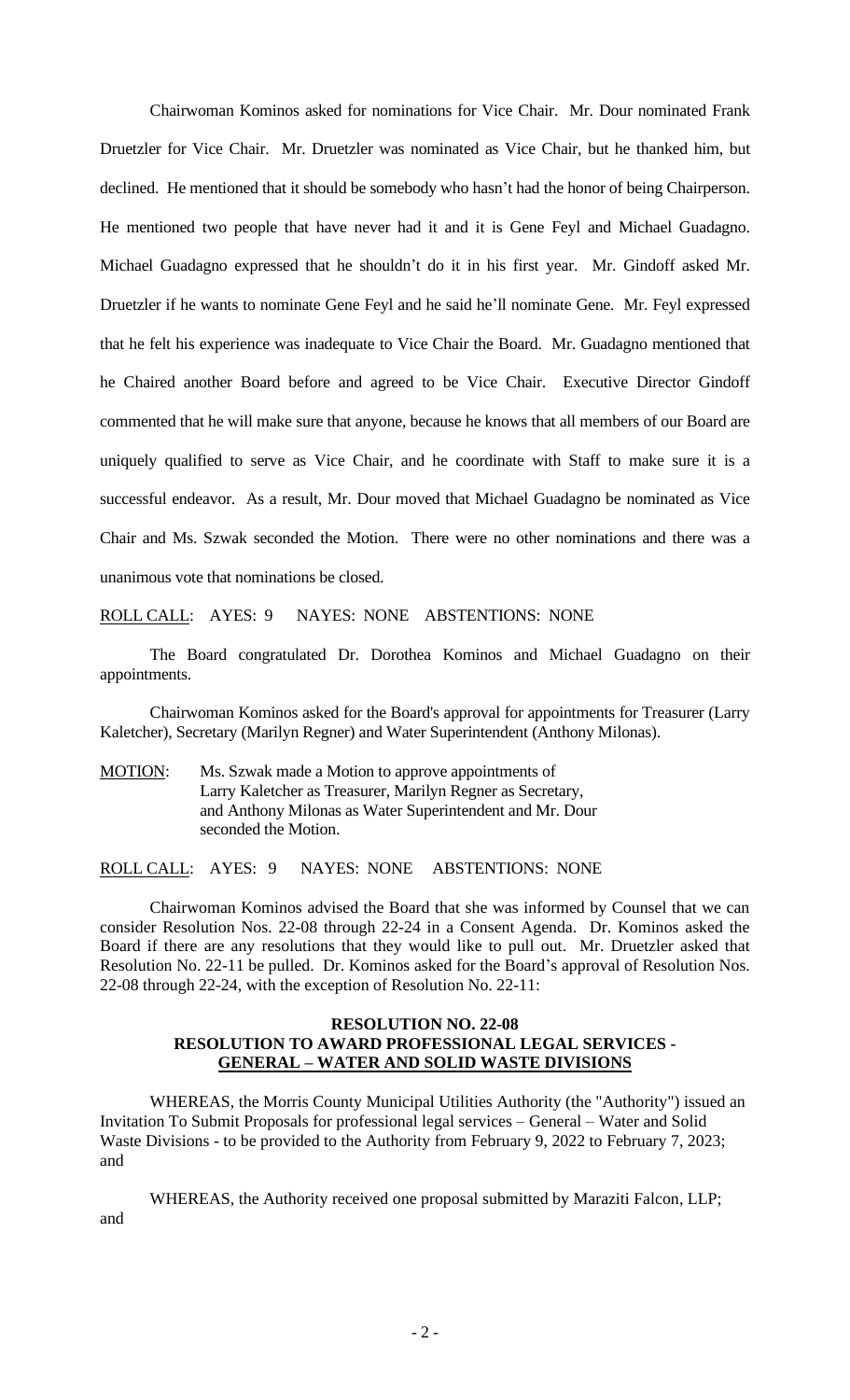WHEREAS, the Committee assigned to review the proposals based on the criteria outlined in the Invitation To Submit Proposals and has recommended that the contract for professional services be awarded to the firm of Maraziti Falcon LLP, 240 Cedar Knolls Road, Suite 301, Cedar Knolls, New Jersey 07927, which met or exceeded all criteria; and

WHEREAS, the MCMUA Treasurer has certified that funds are available in the MCMUA Budget line item 01-1-900-923-245 and 02-6-900-923-231; and

WHEREAS, the Authority has determined that the process utilized in selecting Maraziti Falcon LLP meets the statutory requirements for award of a contract pursuant to the fair and open process under N.J.S.A. 19:44A-20-4 et seq.

NOW, THEREFORE, BE IT RESOLVED, that the Morris County Municipal Utilities Authority in the County of Morris and State of New Jersey on this 8th day of February, 2022 as follows:

1. The Executive Director of the Authority is authorized and directed to sign an agreement with Maraziti Falcon LLP for legal services – General – Water and Solid Waste Divisions in accordance with their proposal dated January 12, 2022 at the hourly rates contained therein and not to exceed \$125,000.00 without separate Resolution from the Authority.

2. The Treasurer has certified the availability of funds in connection with the contract to be appropriated in accordance with the duly adopted budgets of the Authority.

3. A copy of this resolution and the proposal shall be on file and available for inspection at the offices of the Authority, 214A Center Grove Road, Randolph, New Jersey 07869.

4. A copy of this resolution shall be published once in the official newspaper of the Authority.

## **C E R T I F I C A T I O N**

I hereby certify that the foregoing Resolution was adopted by the Morris County

Municipal Utilities Authority at the Reorganization Meeting held on February 8, 2022.

### MORRIS COUNTY MUNICIPAL UTILITIES AUTHORITY

By:\_\_\_\_\_\_\_\_\_\_\_\_\_\_\_\_\_\_\_\_\_\_\_\_\_\_\_\_\_\_\_\_

Dorothea Kominos, Chairwoman

ATTEST:

Marilyn Regner, Secretary

\_\_\_\_\_\_\_\_\_\_\_\_\_\_\_\_\_\_\_\_\_\_\_\_\_\_\_\_\_\_\_\_\_\_

### **RESOLUTION NO. 22-09 RESOLUTION TO AWARD PROFESSIONAL AUDITING SERVICES**

WHEREAS, the Morris County Municipal Utilities Authority (the "Authority") issued an Invitation To Submit Proposals for professional auditing services to be provided to the Authority from February 9, 2022 to February 7, 2023; and

WHEREAS, the Authority received one proposal submitted by Nisivoccia; and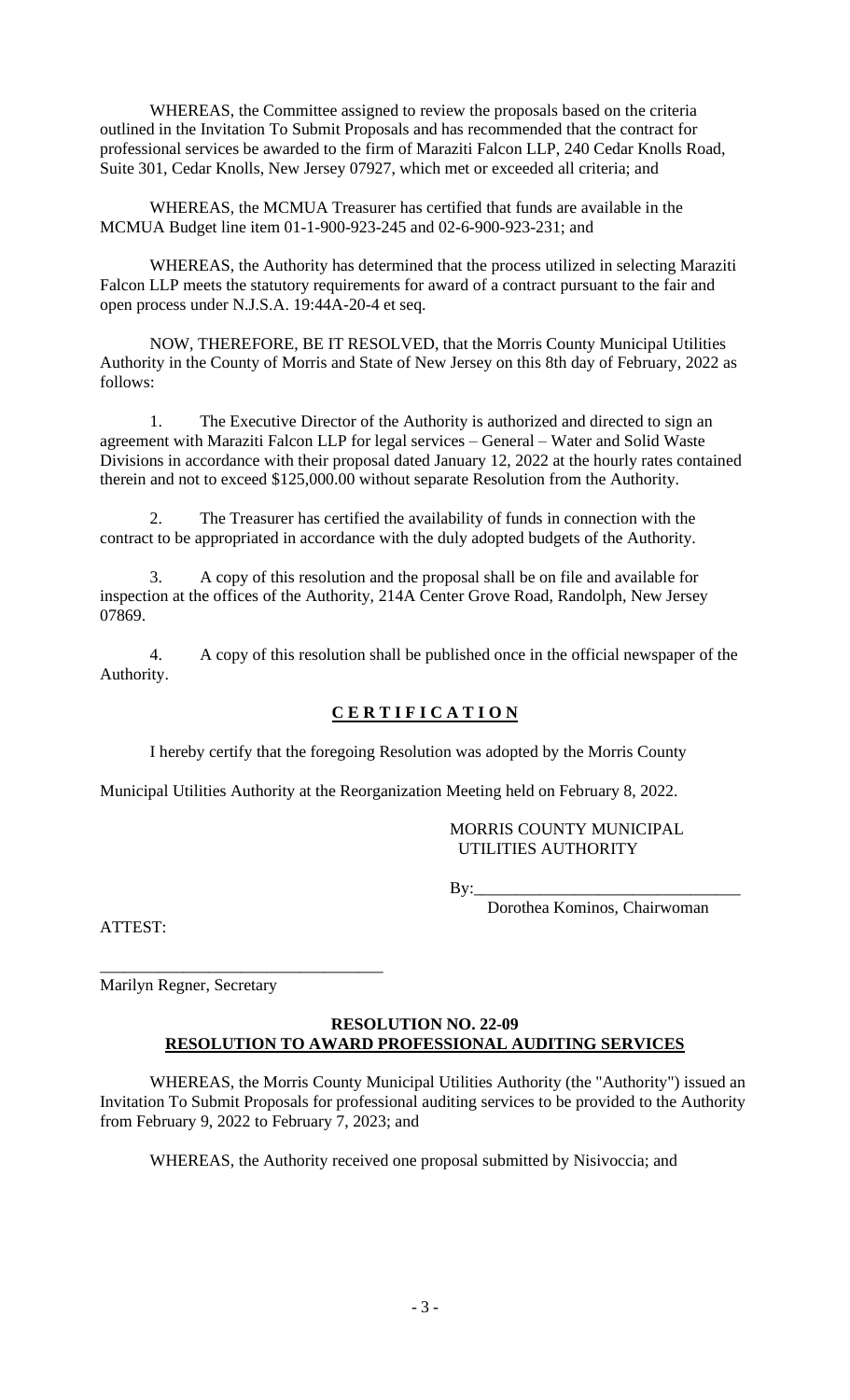WHEREAS, the Committee assigned to review said proposals based on the criteria outlined in the Invitation To Submit Proposals and has determined that the firm of Nisivoccia LLP, 200 Valley Road, Suite 300, Mt. Arlington, New Jersey 07856 meets all criteria; and

WHEREAS, the MCMUA Treasurer has certified that funds are available in the MCMUA Budget line item 01-1-900-925-228 and 02-6-900-925-228; and

WHEREAS, the Authority has determined that the process utilized in selecting Nisivoccia LLP meets the statutory requirements for award of a contract pursuant to the fair and open process under N.J.S.A. 19:44A-20-4 et seq.

NOW, THEREFORE, BE IT RESOLVED, that the Morris County Municipal Utilities Authority in the County of Morris and State of New Jersey on this 8th day of February, 2022 as follows:

1. The Executive Director of the Authority is authorized and directed to sign an agreement with Nisivoccia LLP for auditing services in accordance with their proposal dated January 26, 2022 at the hourly rates contained therein and not to exceed \$53,610.00 without separate Resolution from the Authority.

2. The Treasurer has certified the availability of funds in connection with the contract to be appropriated in accordance with the duly adopted budgets of the Authority.

3. A copy of this resolution and the proposal shall be on file and available for inspection at the offices of the Authority, 214A Center Grove Road, Randolph, New Jersey 07869.

4. A copy of this resolution shall be published once in the official newspaper of the Authority.

## **C E R T I F I C A T I O N**

I hereby certify that the foregoing Resolution was adopted by the Morris County

Municipal Utilities Authority at the Reorganization Meeting held on February 8, 2022.

#### MORRIS COUNTY MUNICIPAL UTILITIES AUTHORITY

By:\_\_\_\_\_\_\_\_\_\_\_\_\_\_\_\_\_\_\_\_\_\_\_\_\_\_\_\_\_\_\_\_

Dorothea Kominos, Chairwoman

ATTEST:

Marilyn Regner, Secretary

\_\_\_\_\_\_\_\_\_\_\_\_\_\_\_\_\_\_\_\_\_\_\_\_\_\_\_\_\_\_\_\_\_\_

### **RESOLUTION NO. 22-10 RESOLUTION TO AWARD PROFESSIONAL ENGINEERING SERVICES – WATER DIVISION**

WHEREAS, the Morris County Municipal Utilities Authority (the "Authority") issued an Invitation To Submit Proposals to provide professional engineering services as the MCMUA's Water Division Consulting Engineer from February 9, 2022 to February 7, 2023; and

WHEREAS, the Authority received four proposals submitted by the Suburban Consulting Engineers, Inc., Alaimo Group, CP Engineers, and Boswell Engineering; and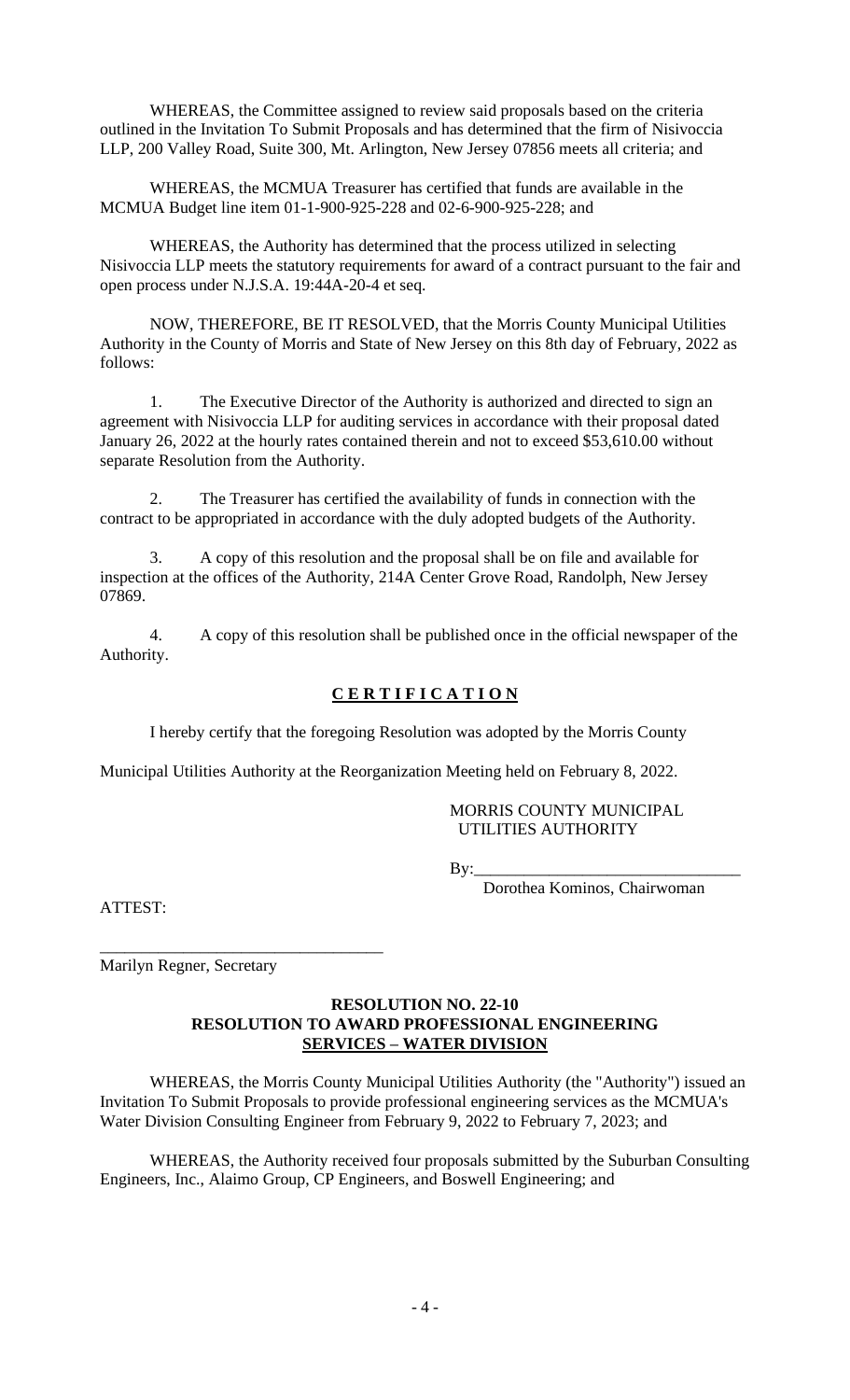WHEREAS, the Committee assigned to review the proposals based on the criteria outlined in the Invitation To Submit Proposals has recommended that the contract for the Water Division consulting engineering services be awarded to the firm of Suburban Consulting Engineers, Inc., 96 U.S. Highway 206, Suite 101, Flanders, New Jersey 07836 which met or exceeded all criteria; and

WHEREAS, the MCMUA Treasurer has certified that funds are available in the MCMUA Budget line item 02-6-900-925-230; and

WHEREAS, the Authority has determined that the process utilized in selecting Suburban Consulting Engineers Inc. meets the statutory requirements for award of a contract pursuant to the fair and open process under N.J.S.A. 19:44A-20-4 et seq.

NOW, THEREFORE, BE IT RESOLVED, that the Morris County Municipal Utilities Authority in the County of Morris and State of New Jersey on this 8th day of February, 2022 as follows:

1. The Executive Director of the Authority is authorized and directed to sign an agreement with Suburban Consulting Engineers, Inc. for engineering services in accordance with their proposal dated January 27, 2022 at the hourly rates contained therein and not to exceed \$320,000.00 without separate Resolution from the Authority.

2. The Treasurer has certified the availability of funds in connection with the contract to be appropriated in accordance with the duly adopted budget of the Authority.

3. A copy of this resolution and the proposal shall be on file and available for inspection at the offices of the Authority, 214A Center Grove Road, Randolph, New Jersey 07869.

4. A copy of this resolution shall be published once in the official newspaper of the Authority.

## **C E R T I F I C A T I O N**

I hereby certify that the foregoing Resolution was adopted by the Morris County

Municipal Utilities Authority at the Reorganization Meeting held on February 8, 2022.

MORRIS COUNTY MUNICIPAL UTILITIES AUTHORITY

 $By:$ 

Dorothea Kominos, Chairwoman

ATTEST:

\_\_\_\_\_\_\_\_\_\_\_\_\_\_\_\_\_\_\_\_\_\_\_\_\_\_\_\_\_\_\_ Marilyn Regner, Secretary

#### **RESOLUTION NO. 22-12 RESOLUTION TO AWARD PROFESSIONAL LEGAL SERVICES – LABOR – PERSONNEL**

WHEREAS, the Morris County Municipal Utilities Authority (the "Authority") issued an Invitation To Submit Proposals for professional legal services – Labor – Personnel - to be provided to the Authority from February 9, 2022 to February 7, 2023; and

WHEREAS, the Authority received two proposals submitted by Trimboli & Prusinowski, LLC, and DeCotiis, Fitzpatrick, Cole & Giblin, LLP; and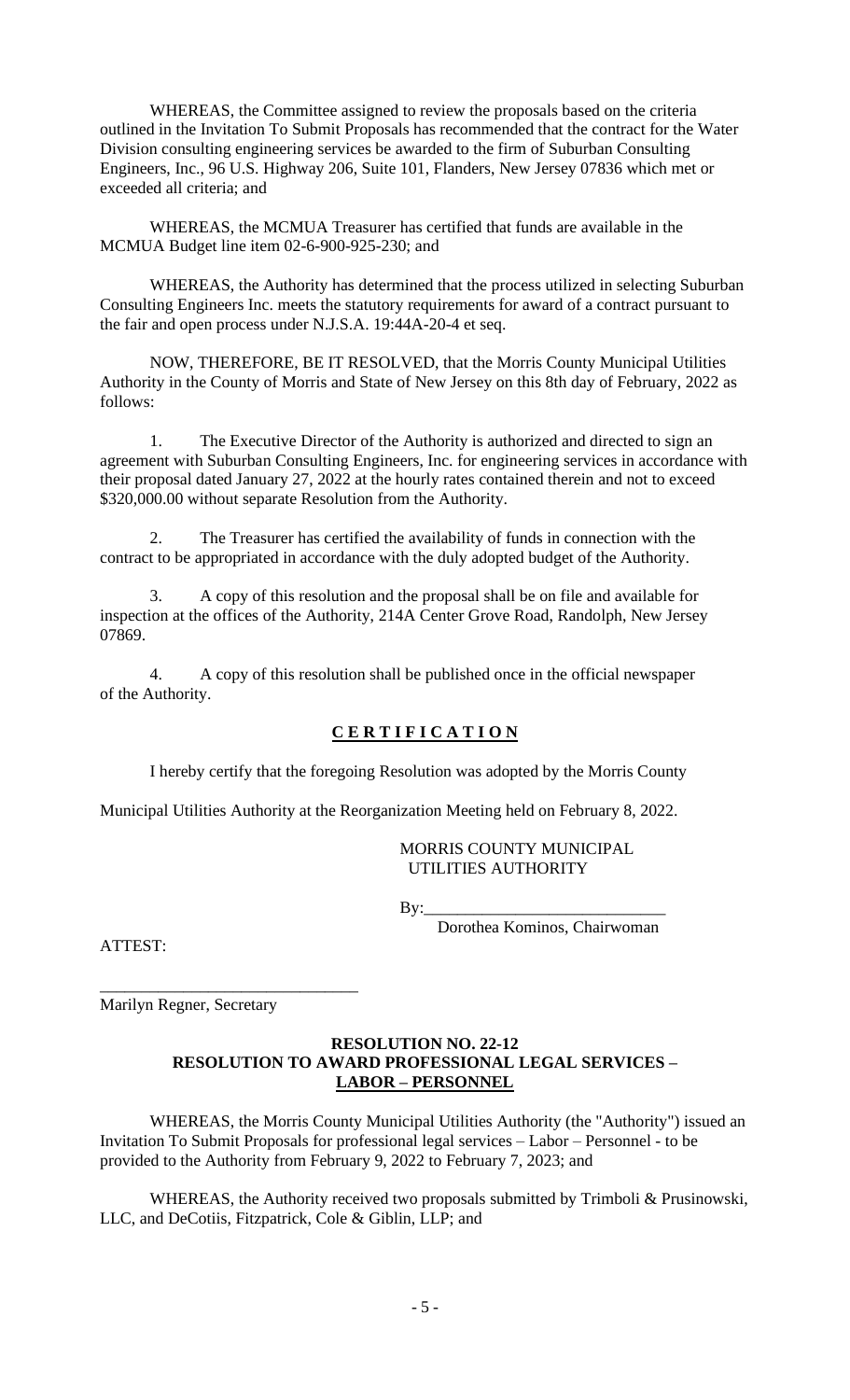WHEREAS, the Committee assigned to review the proposals based on the criteria outlined in the Invitation To Submit Proposals and has recommended that the contract for professional services be awarded to the firm of Trimboli & Prusinowski, LLC, 268 South Street, Morristown, New Jersey 07960 which met or exceeded all criteria; and

WHEREAS, the MCMUA Treasurer has certified that funds are available in the MCMUA Budget line item 01-1-900-923-245 and 02-6-900-923-231; and

WHEREAS, the Authority has determined that the process utilized in selecting Trimboli & Prusinowski LLC meets the statutory requirements for award of a contract pursuant to the fair and open process under N.J.S.A. 19:44A-20-4 et seq.

NOW, THEREFORE, BE IT RESOLVED, that the Morris County Municipal Utilities Authority in the County of Morris and State of New Jersey on this 8th day of February, 2022 as follows:

1. The Executive Director of the Authority is authorized and directed to sign an agreement with Trimboli & Prusinowski, LLC for legal services in accordance with their proposal dated January 5, 2022 at the hourly rates contained therein and not to exceed \$10,000.00 without separate Resolution from the Authority.

2. The Treasurer has certified the availability of funds in connection with the contract to be appropriated in accordance with the duly adopted budgets of the Authority.

3. A copy of this resolution and the proposal shall be on file and available for inspection at the offices of the Authority, 214A Center Grove Road, Randolph, New Jersey 07869.

4. A copy of this resolution shall be published once in the official newspaper of the Authority.

## **C E R T I F I C A T I O N**

I hereby certify that the foregoing Resolution was adopted by the Morris County

Municipal Utilities Authority at the Reorganization Meeting held on February 8, 2022.

#### MORRIS COUNTY MUNICIPAL UTILITIES AUTHORITY

By:\_\_\_\_\_\_\_\_\_\_\_\_\_\_\_\_\_\_\_\_\_\_\_\_\_\_\_\_\_\_\_\_

Dorothea Kominos, Chairwoman

ATTEST:

Marilyn Regner, Secretary

\_\_\_\_\_\_\_\_\_\_\_\_\_\_\_\_\_\_\_\_\_\_\_\_\_\_\_\_\_\_\_\_\_\_

## **RESOLUTION NO. 22-13 RESOLUTION TO AWARD PROFESSIONAL APPRAISAL SERVICES**

WHEREAS, the Morris County Municipal Utilities Authority (the "Authority") issued an Invitation To Submit Proposals for professional appraisal services to be provided to the Authority from February 9, 2022 to February 7, 2023; and

WHEREAS, the Authority received one proposal submitted by Sterling DiSanto & Associates; and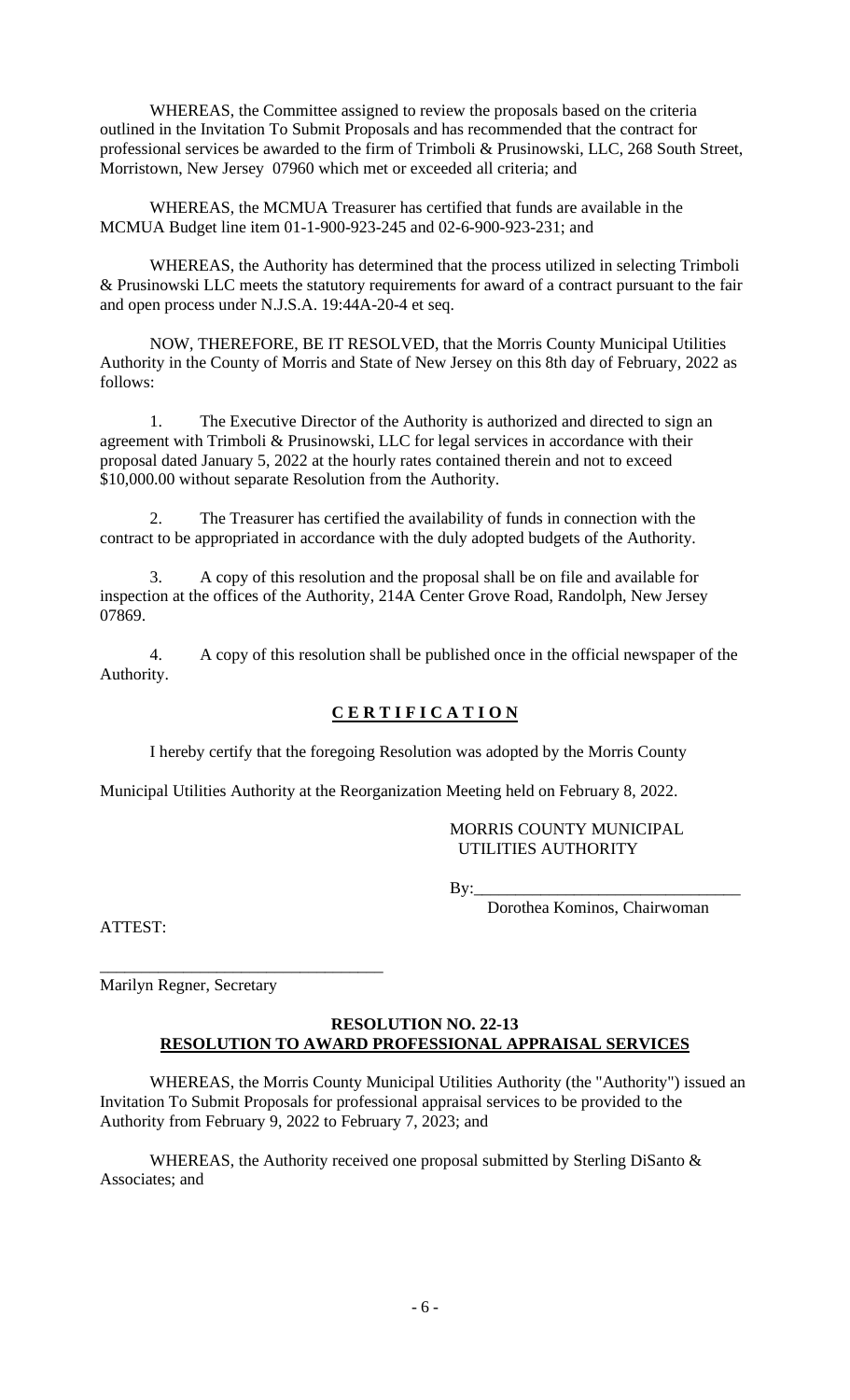WHEREAS, the Committee assigned to review said proposal based on the criteria outlined in the Invitation To Submit Proposals and has determined that the firm of Sterling DiSanto & Associates, 145 West End Avenue, P. O. Box 977, Somerville, New Jersey 08876 meets the criteria; and

WHEREAS, the MCMUA Treasurer has certified that funds are available in the MCMUA Budget line item 02-6-900-925-228;

WHEREAS, the Authority has determined that the process utilized in selecting Sterling DiSanto & Associates meets the statutory requirements for award of contracts pursuant to the fair and open process under N.J.S.A. 19:44A-20-4 et seq.

NOW, THEREFORE, BE IT RESOLVED, that the Morris County Municipal Utilities Authority in the County of Morris and State of New Jersey on this 8th day of February, 2022 as follows:

The Executive Director of the Authority is authorized and directed to sign an agreement with Sterling DiSanto & Associates for appraisal services in accordance with their proposal dated January 20, 2022 at the hourly rates contained therein and not to exceed \$10,000.00 without separate Resolution from the Authority.

2. The Executive Director of the Authority is authorized and directed to include Sterling DiSanto & Associates on the list of approved firms for appraisal services.

3. The Treasurer has certified the availability of funds in connection with the contracts to be appropriated in accordance with the duly adopted budgets of the Authority.

4. A copy of this resolution and the proposal shall be on file and available for inspection at the offices of the Authority, 214A Center Grove Road, Randolph, New Jersey 07869.

5. A copy of this resolution shall be published once in the official newspaper of the Authority.

# **C E R T I F I C A T I O N**

I hereby certify that the foregoing Resolution was adopted by the Morris County

Municipal Utilities Authority at the Reorganization Meeting held on February 8, 2022.

MORRIS COUNTY MUNICIPAL UTILITIES AUTHORITY

 $By:$ 

Dorothea Kominos, Chairwoman

ATTEST:

Marilyn Regner, Secretary

\_\_\_\_\_\_\_\_\_\_\_\_\_\_\_\_\_\_\_\_\_\_\_\_\_\_\_\_\_\_\_\_\_\_

#### **RESOLUTION NO. 22-14 RESOLUTION FIXING MEETING DATES**

BE IT RESOLVED by the Morris County Municipal Utilities Authority that through February 2023, Regular Meetings shall be held on March 8, 2022, April 12, 2022, May 10, 2022, June 7, 2022, July 12, 2022, August 9, 2022, September 13, 2022, October 11, 2022, November 7, 2022 (MONDAY), December 6, 2022, January 10, 2023 and February 7, 2023 (Regular and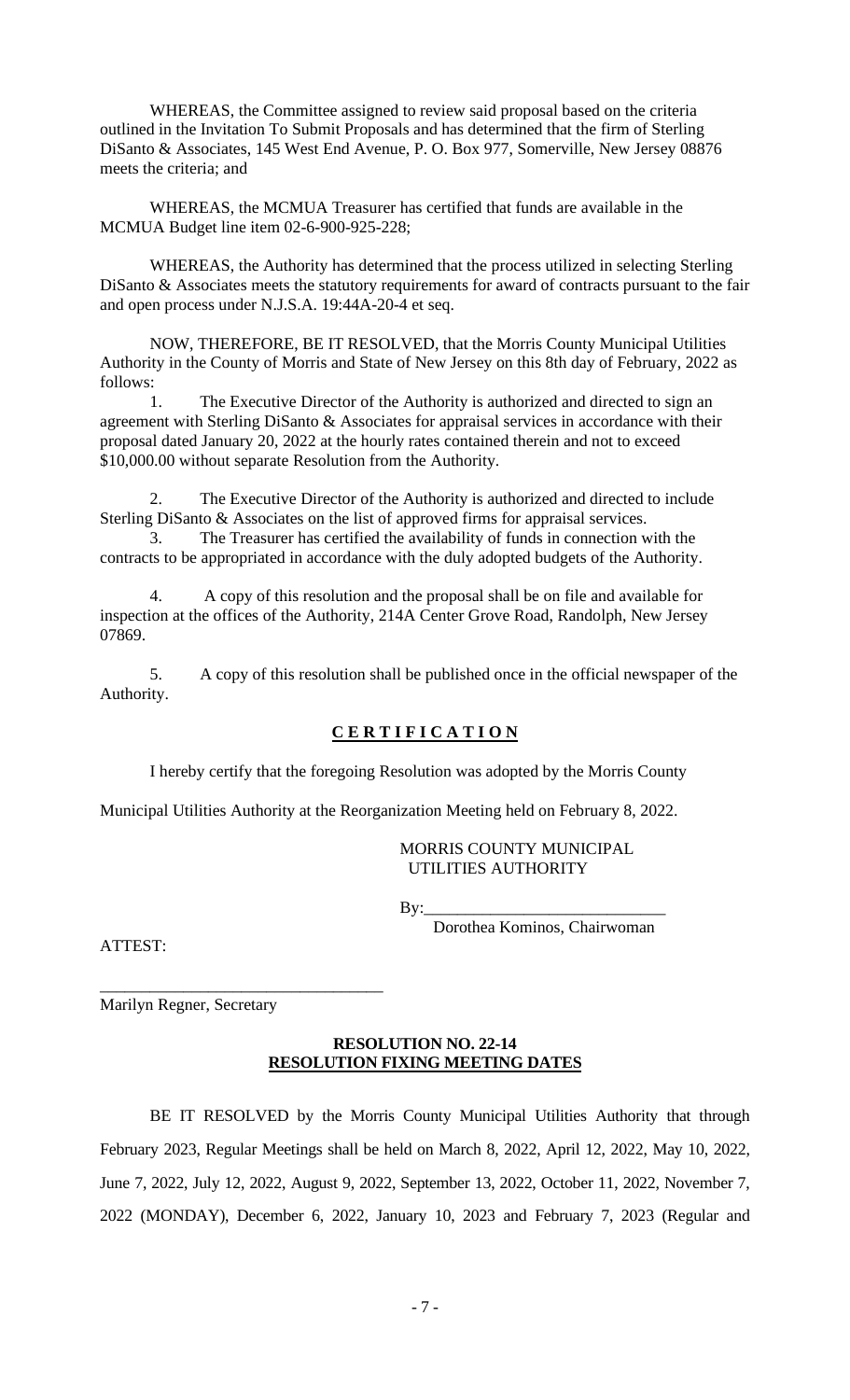Reorganization). Meetings shall be held in the First Floor Meeting Room at the new MCMUA Offices, 214A Center Grove Road (known as the Dalrymple House), Randolph at 7:00 p.m. except for the December 6, 2022 meeting which will be held at 5:30 p.m.

BE IT FURTHER RESOLVED that notices of such meetings and any special meetings be posted and published as required by the New Jersey Open Public Meetings Act.

## **CERTIFICATION**

I hereby certify that the foregoing Resolution was adopted by the Morris County Municipal Utilities Authority at the Reorganization Meeting held on February 8, 2022.

### MORRIS COUNTY MUNICIPAL UTILITIES AUTHORITY

By:\_\_\_\_\_\_\_\_\_\_\_\_\_\_\_\_\_\_\_\_\_\_\_\_\_\_\_\_\_

Dorothea Kominos, Chairwoman

By:\_\_\_\_\_\_\_\_\_\_\_\_\_\_\_\_\_\_\_\_\_\_\_\_\_\_\_\_\_\_\_\_

ATTEST:

Marilyn Regner, Secretary

#### **RESOLUTION NO. 22-15 A RESOLUTION ACCEPTING A CASH MANAGEMENT PLAN FOR THE MORRIS COUNTY MUNICIPAL UTILITIES AUTHORITY**

WHEREAS, The Morris County Municipal Utilities Authority must adopt a Cash Management Plan in accordance with N.J.S.A. 40A:5-14, and

WHEREAS, this plan is intended to assure that all public funds identified herein are deposited in interest bearing deposits or otherwise invested in permitted investments, and

WHEREAS, the intent of the plan is to provide that the decisions made with regard to the deposits and permitted investments will be done to insure the safety, the liquidity, and the maximum investment return within such limits, and

WHEREAS, the plan is intended to insure that any deposit or permitted investment matures within the time period that approximates the prospective need for the funds deposited or invested so that there is not a risk to the market value of such deposits or permitted investments.

NOW, THEREFORE, BE IT RESOLVED, by the Morris County Municipal Utilities Authority accepts the attached Cash Management Plan until such time as there is an amendment thereto or the next reorganization meeting.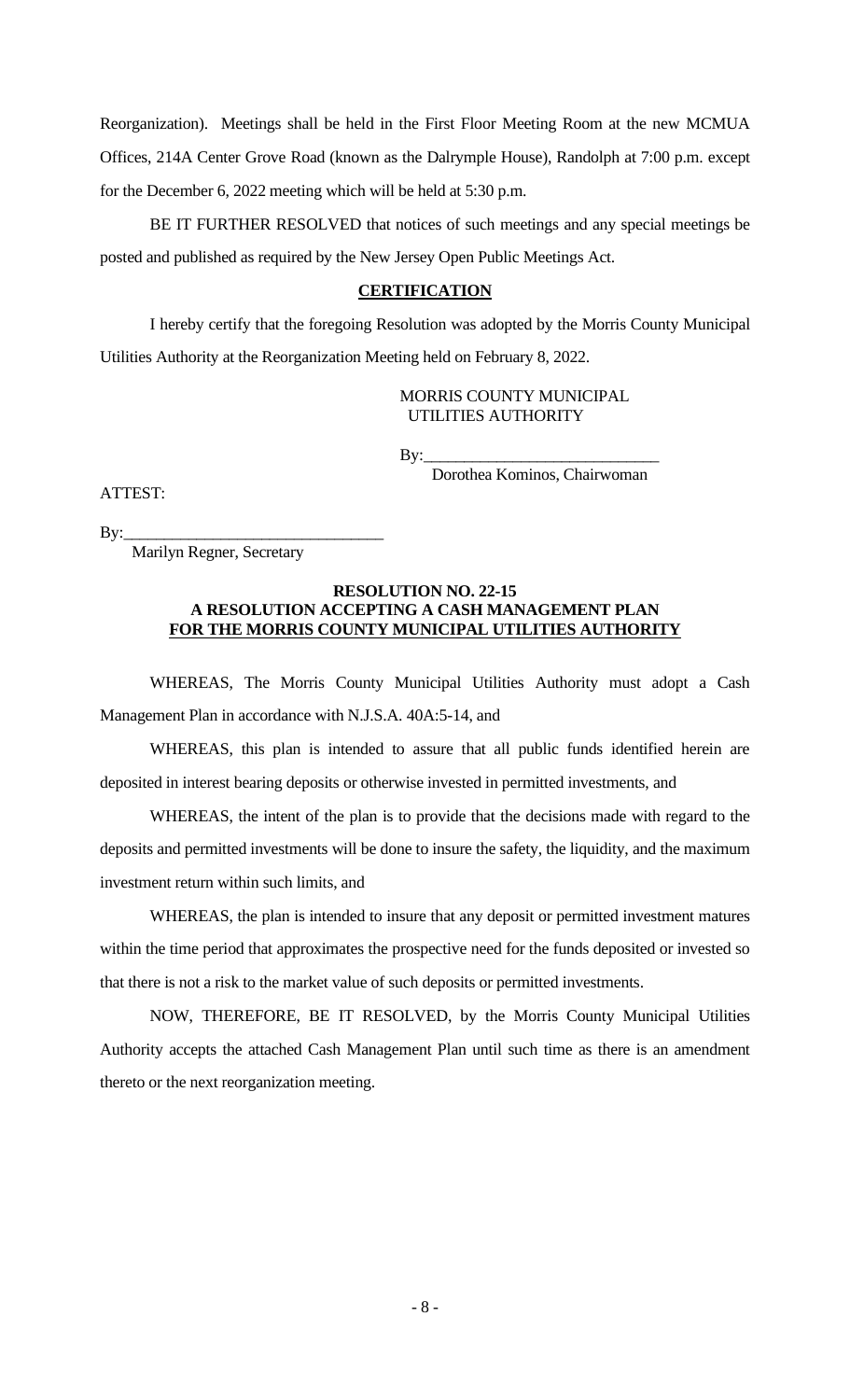#### **CERTIFICATION**

I hereby certify that the foregoing Resolution was adopted by the Morris County Municipal Utilities Authority at the Reorganization Meeting held on February 8, 2022.

#### MORRIS COUNTY MUNICIPAL UTILITIES AUTHORITY

By:\_\_\_\_\_\_\_\_\_\_\_\_\_\_\_\_\_\_\_\_\_\_\_\_\_\_\_\_\_\_\_

Dorothea Kominos, Chairwoman

ATTEST:

 $By:$ 

Marilyn Regner, Secretary

### **RESOLUTION NO. 22-16 RESOLUTION ON OPEN PUBLIC MEETINGS ACT PROCEDURES**

BE IT RESOLVED by the Morris County Municipal Utilities Authority as follows:

WHEREAS, the New Jersey "Open Public Meetings Act," requires notification of meetings of public bodies, as therein defined, in the manner therein set forth;

NOW, THEREFORE, for purposes of compliance with the "Open Public Meetings Act" aforesaid, the Morris County Municipal Utilities Authority hereby makes the following designations:

- (1) All public meetings shall be noticed in accordance with the New Jersey Open Public Meetings Act found at **N.J.S.A.** 10:4-6 et seq.
- (2) Notices of any special meetings shall be prominently posted in at least one public place reserved for such or similar announcements.
- (3) The location for posting of notice of meetings shall be the 1st Floor Morris County Clerk's Lobby of the Administration and Records Building, Court Street, Morristown, New Jersey.
- (4) The Morristown Daily Record is hereby designated as the official newspaper of the Morris County Municipal Utilities Authority.
- (5) The Morristown Daily Record and the New Jersey Star Ledger are hereby designated as the two newspapers to receive notice of special meetings, as necessary, it appearing that those newspapers are most likely to inform the local public of such meetings.
- (6) Notices of special meetings shall be filed with the clerk of Morris County. within seven (7) days following the annual reorganization meeting notice shall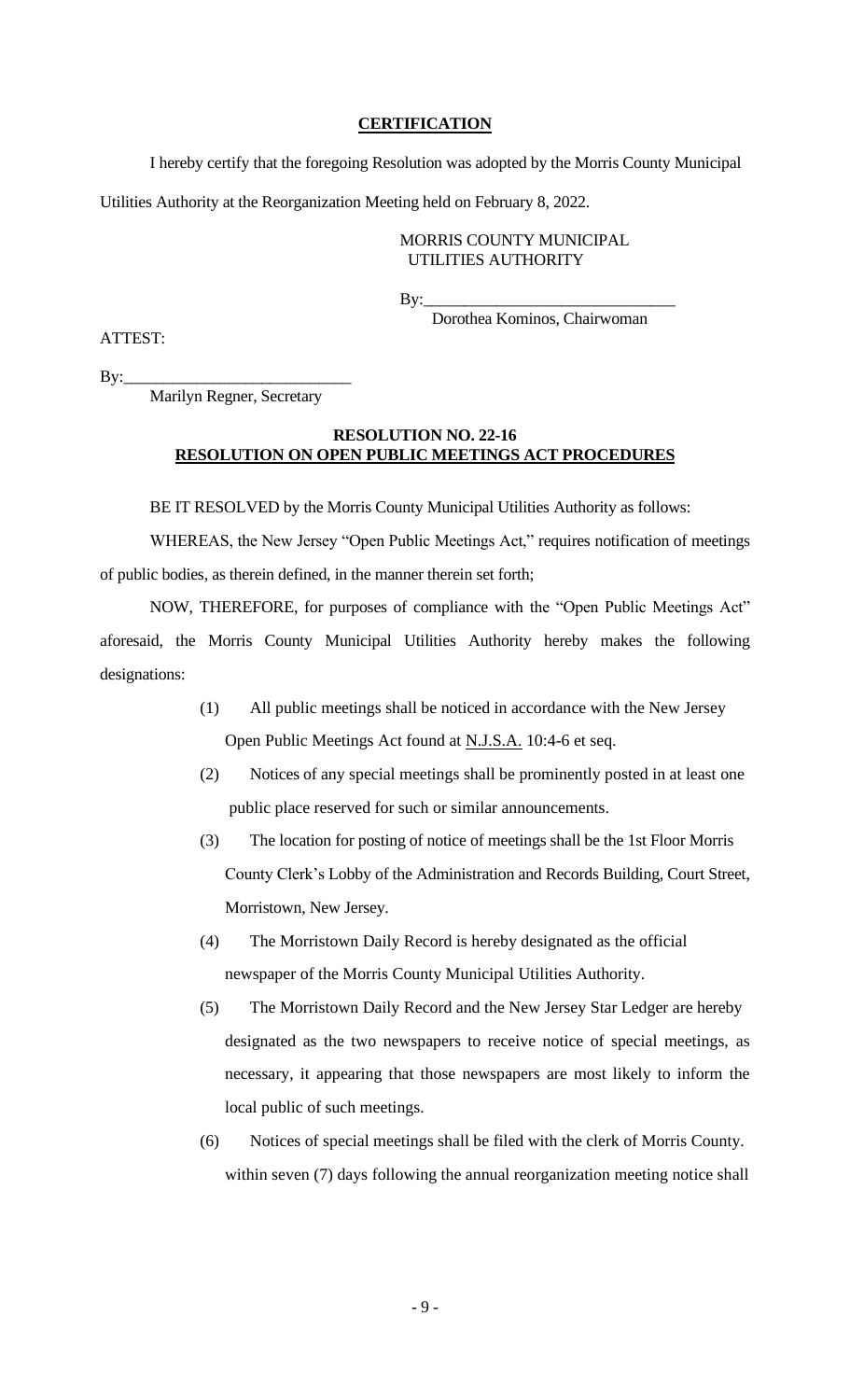be posted containing a schedule of the regular meetings to be held during the succeeding year, in accordance with N.J.S.A. 10:4-8.

### **CERTIFICATION**

I hereby certify that the foregoing Resolution was adopted by the Morris County Municipal Utilities Authority at the Reorganization Meeting held on February 8, 2022.

## MORRIS COUNTY MUNICIPAL UTILITIES AUTHORITY

By:\_\_\_\_\_\_\_\_\_\_\_\_\_\_\_\_\_\_\_\_\_\_\_\_\_\_\_\_\_

Dorothea Kominos, Chairwoman

ATTEST:

 $By:$ 

Marilyn Regner, Secretary

## **RESOLUTION NO. 22-17 RESOLUTION AUTHORIZING CERTAIN PAYMENTS BY THE TREASURER**

BE IT RESOLVED by the Morris County Municipal Utilities Authority that the MCMUA Treasurer be and he is hereby authorized as follows:

- (1) To pay monthly premiums for group insurance for employees as said premiums come due.
- (2) To pay principal and interest of the MCMUA debt as the sum matures or accrues.
- (3) To remit funds for Workers Compensation Self Insurance coverage, County Self Insurance Liability coverage and Pension (PERS) obligations as said sums are due.
- (4) To pay the Morris County Municipal Utilities Authority officials and employees their salaries in equal installments bi-weekly, except as the same is provided otherwise by statute or resolution.
- (5) To pay real estate taxes on Authority property as they become due.
- (6) To pay various federal and state tax liabilities as they become due.
- (7) To pay municipal escrow fees as they become due for various construction and engineering projects.
- (8) To pay various state agency fees and permits in order not to jeopardize water or waste flow control operations.
- (9) To pay for various utility services in order not to jeopardize water or waste flow operations.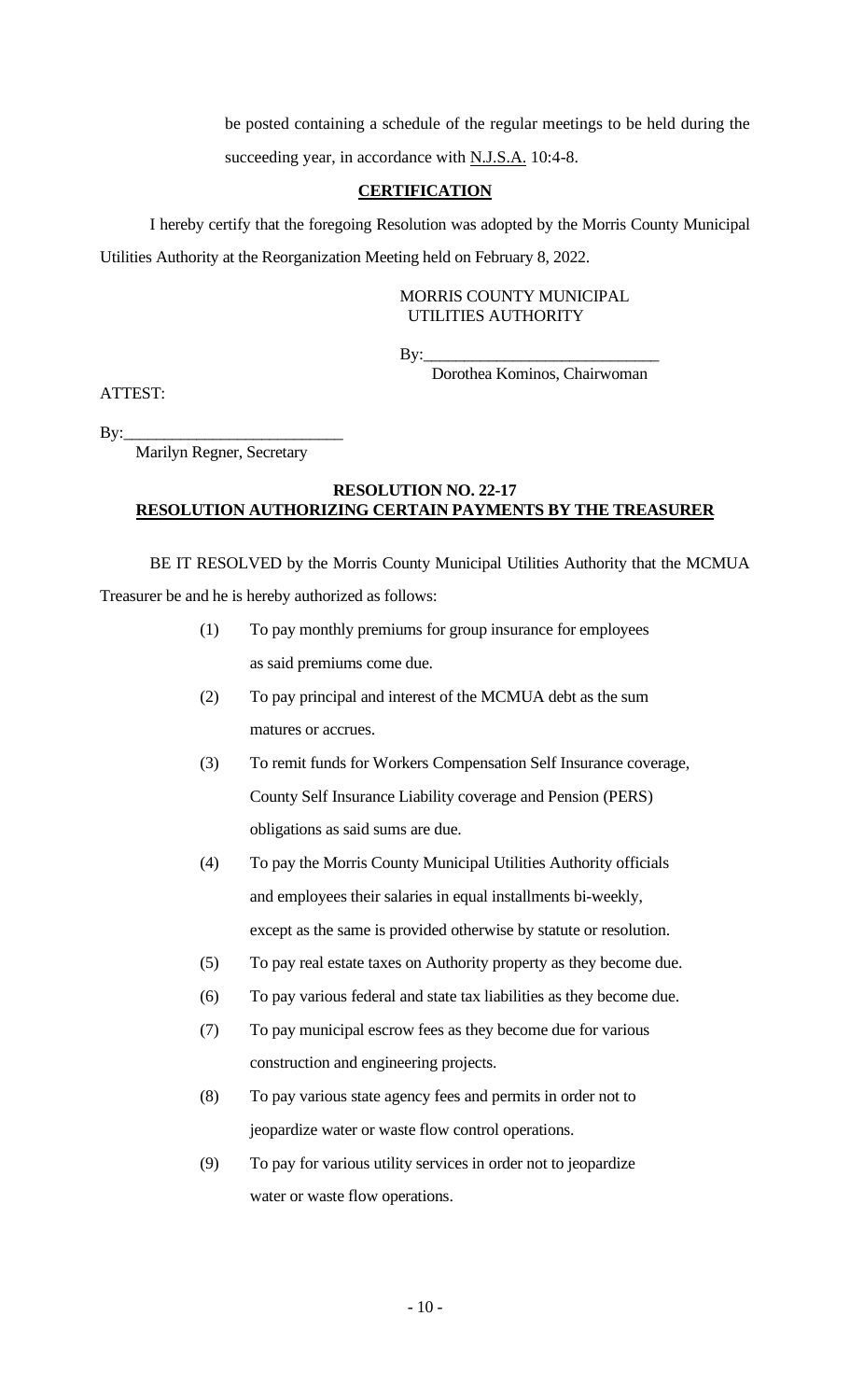- (10) To pay various parties in conformance with contractual obligations.
- (11) To transfer funds for investment purposes in accordance with N.J.S.A. 40A:11.1.
- (12) To pay various contractors for deposited escrow funds upon written request for closure and provided no outstanding claims remain.
- (13) To pay individual work release members upon certified claim.
- (14) Replenish petty cash accounts if depleted or low.

### **CERTIFICATION**

I hereby certify that the foregoing Resolution was adopted by the Morris County Municipal Utilities Authority at the Reorganization Meeting held on February 8, 2022.

> MORRIS COUNTY MUNICIPAL UTILITIES AUTHORITY

By:\_\_\_\_\_\_\_\_\_\_\_\_\_\_\_\_\_\_\_\_\_\_\_\_\_\_\_\_\_\_\_

ATTEST:

Dorothea Kominos, Chairwoman

By:\_\_\_\_\_\_\_\_\_\_\_\_\_\_\_\_\_\_\_\_\_\_\_\_\_\_\_\_\_\_

Marilyn Regner, Secretary

#### **RESOLUTION NO. 22-18 RESOLUTION TO AUTHORIZE THE DEFENSE AND INDEMNIFICATION OF THE MEMBERS AND EMPLOYEES OF THE MORRIS COUNTY MUNICIPAL UTILITIES AUTHORITY**

WHEREAS, there exists a need to protect each past and present member and employee of the Morris County Municipal Utilities Authority ("MCMUA") from the monetary costs of fines, penalties, damages, settlements, costs and legal fees associated with the defense of any civil or criminal actions which may be brought from this day forward against the MCMUA, or any such member or employee, as the result of any action(s) or omission(s) relating to the duties or such member or employee to the MCMUA; and

WHEREAS, the MCMUA desires to provide such protection for each past and present member and employee from the financial consequences of any such civil or criminal action to the extent permitted by law and, therefore, provided that such alleged action or omission does not constitute actual fraud, actual malice, willful misconduct or an intentional wrong in the judgment of the MCMUA.

NOW, THEREFORE, BE IT RESOLVED by the Morris County Municipal Utilities Authority as follows: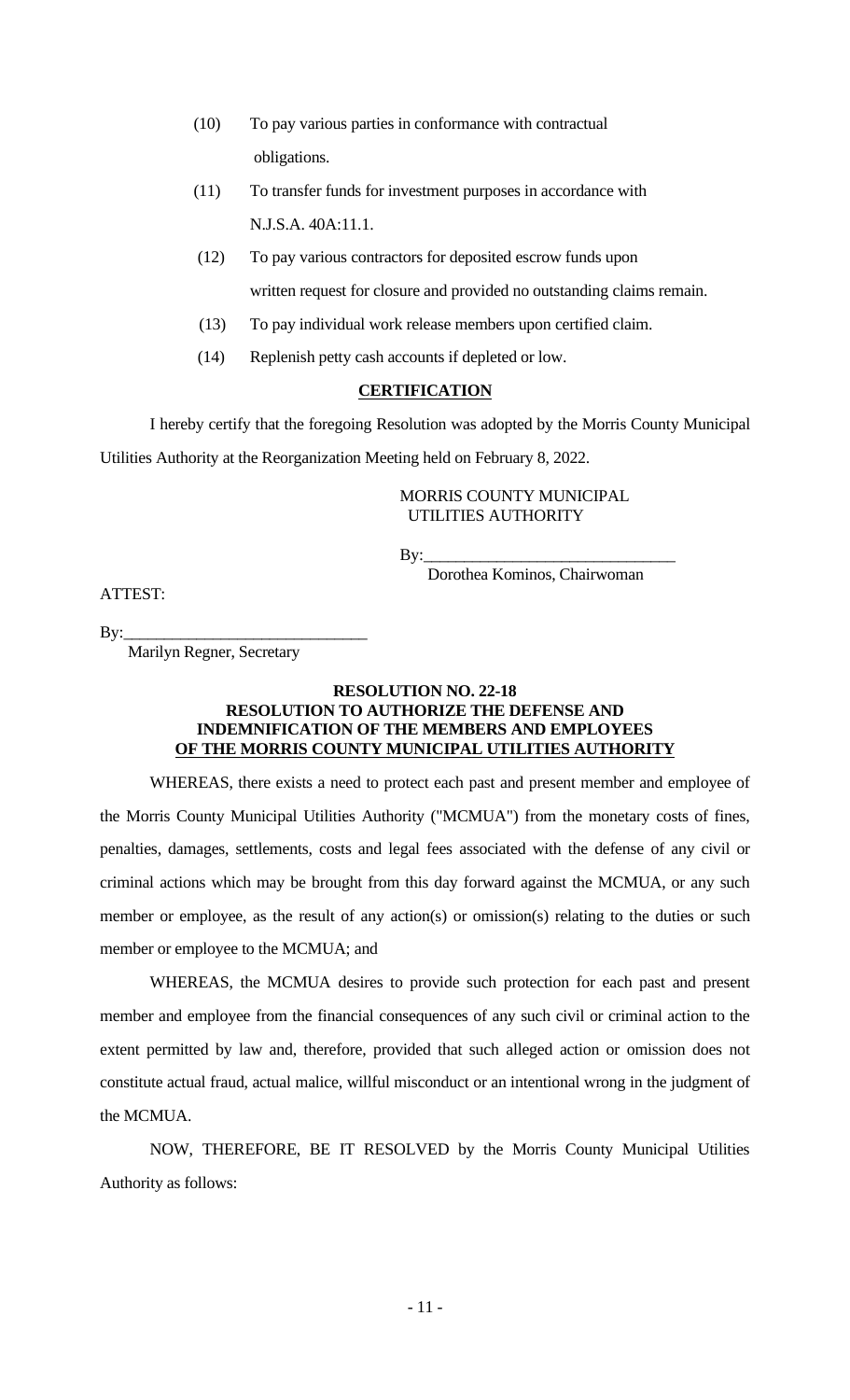1. The MCMUA shall, to the extent permitted by law, provide a defense and indemnification to the past and present members and employees of the MCMUA and, therefore, shall pay or otherwise reimburse each past and present member and employee of the MCMUA for all fines, penalties, damages, costs and legal fees associated with any civil or criminal action which may be brought after the adoption of this Resolution against such member or employee based upon an act or omission of that member or employee arising out of and directly relating to the lawful exercise of his or her official duties or under color of his or her authority.

2. In any case where the MCMUA provides a defense to a member or employee, it is authorized and directed to make direct payments to counsel or reimburse the member or employee for the costs associated with his or her defense upon the approval by the MCMUA of proper vouchers submitted therefor, but in no case shall the MCMUA be authorized to pay or reimburse for legal fees and expenses exceeding those customarily charged for legal services in the defense of such actions.

3. For the purpose of this Resolution, the term "member" shall include any and all persons appointed pursuant to N.J.S.A. 40:14B-4.

4. Any person seeking the provision of a defense and indemnification under the policy enunciated in this Resolution shall give prompt notice to the MCMUA of the pendency of any such civil or criminal action for which payment or reimbursement is sought, at which time the MCMUA shall by Resolution implement the provisions set forth herein.

5. It is within the sole discretion of the MCMUA, in any action where the provision of such a defense and indemnification is sought by a member or employee, to:

a. Provide a defense by an attorney chosen by the MCMUA;

- b. Provide a defense by an attorney of the member or employee's choosing; or
- c. Assert the MCMUA's right under any appropriate insurance policy which requires the insurer to defend and indemnify.

6. Notwithstanding the foregoing, the MCMUA may refuse to provide for the defense or to indemnify any past and present member or employee of the MCMUA in any action referred to above or may recover any amounts paid on behalf of such member or employee for such defense if in its sole discretion it has reason to conclude that the act or omission was:

- a. Not within the scope of such member or employee's duties or was carried out in an individual capacity;
- b. The subject matter of any action brought by the MCMUA against the member or employee;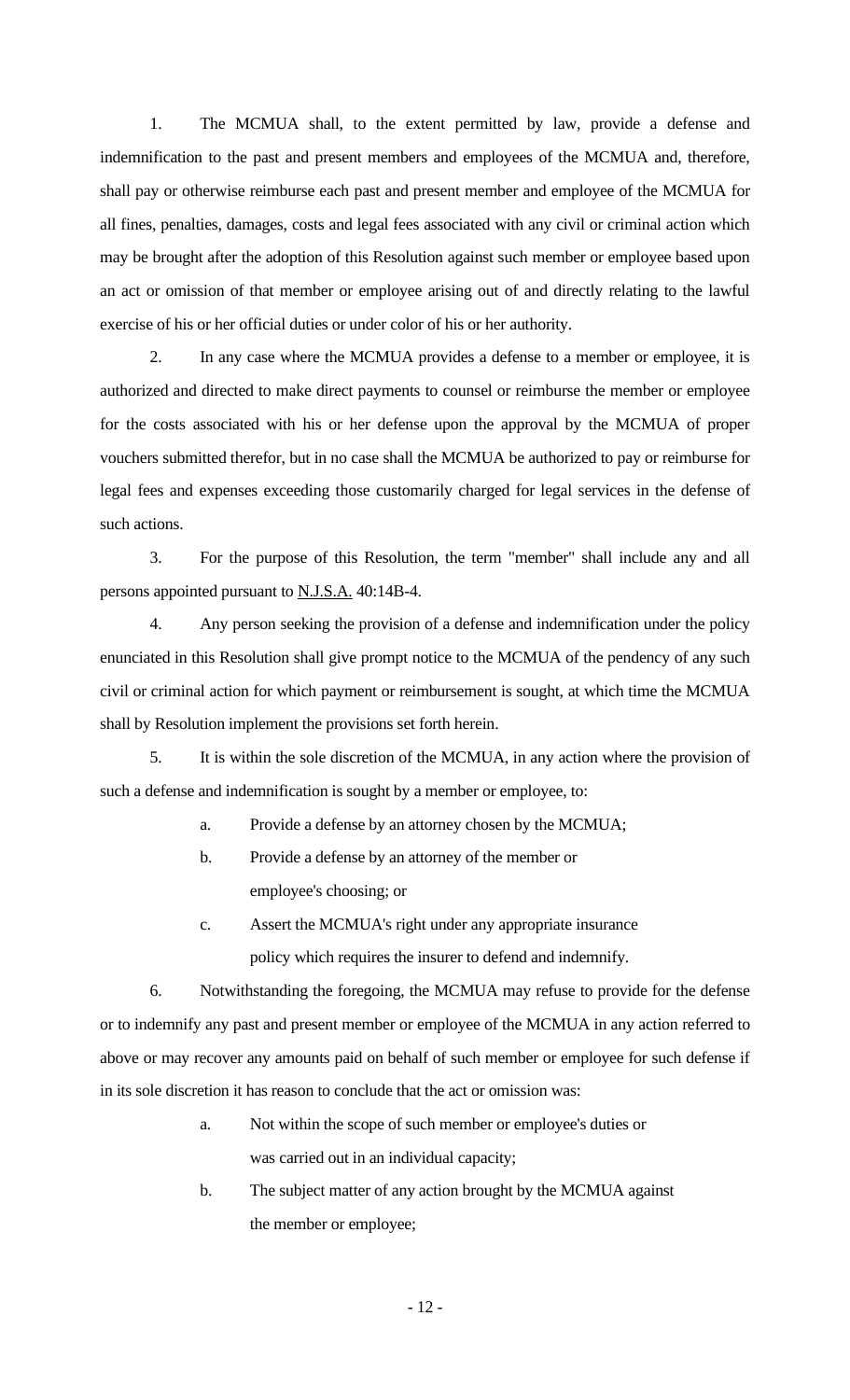- c. A violation of the Local Government Ethics Law (P.L. 1991, c. 29); or
- d. Due to actual fraud, actual malice, willful misconduct or an intentional wrong.

7. In the event a contested matter, to which this Resolution is applicable, is resolved by way of settlement, the MCMUA may take into account the facts, circumstances and allegations which led to the settlement in its determination of whether it may, subject only to the provisions of paragraph 6, indemnify such past and/or present member(s) and/or employee(s) against whom such settled claims had been made.

8. It is the intention of this Resolution to set forth the policy of the MCMUA with respect to the defense and indemnification of persons associated with the MCMUA in the management of its affairs and businesses to the maximum extent permitted by law, and if any provision hereof or the application hereof to any person or circumstance is held invalid by a court of competent jurisdiction, such invalidity shall not affect other provisions of this Resolution and to this end the provisions hereof are declared to be severable.

9. The policy set forth in this Resolution is prospective and shall take effect immediately, but shall automatically expire unless re-authorized at each annual reorganization meeting of this Authority.

### **C E R T I F I C A T I O N**

I hereby certify that the foregoing Resolution was adopted by the Morris County Municipal Utilities Authority at the Reorganization Meeting held on February 8, 2022.

> MORRIS COUNTY MUNICIPAL UTILITIES AUTHORITY

By:\_\_\_\_\_\_\_\_\_\_\_\_\_\_\_\_\_\_\_\_\_\_\_\_\_\_\_\_\_\_\_

Dorothea Kominos, Chairwoman

ATTEST:

By:

Marilyn Regner, Secretary

#### **RESOLUTION NO. 22-19 RESOLUTION DESIGNATING PUBLIC AGENCY COMPLIANCE OFFICER**

WHEREAS, every public agency is required to designate a Public Agency Compliance Officer in accordance with N.J.A.C. 17:27-3.2.

NOW, THEREFORE BE IT RESOLVED, that Shana O'Mara, Qualified Purchasing Agent, is hereby appointed as the Public Agency Compliance Officer for the MCMUA to serve without salary for a term of one (1) year to expire on February 7, 2023.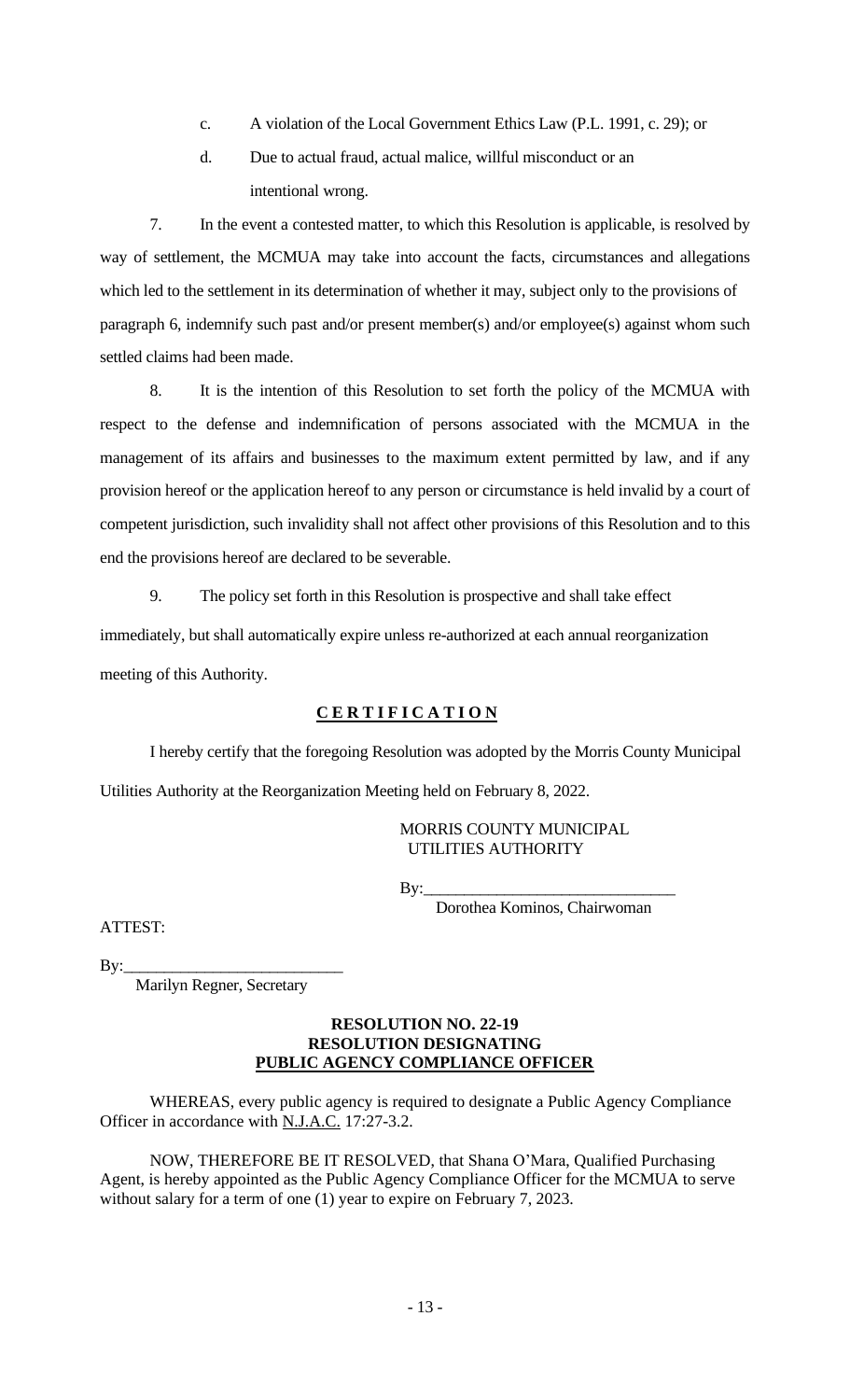### **CERTIFICATION**

I hereby certify that the foregoing Resolution was adopted by the Morris County Municipal

Utilities Authority at the Regular Meeting held on February 8, 2022.

### MORRIS COUNTY MUNICIPAL UTILITIES AUTHORITY

By:\_\_\_\_\_\_\_\_\_\_\_\_\_\_\_\_\_\_\_\_\_\_\_\_\_\_\_\_\_\_

Dorothea Kominos, Chairwoman

ATTEST:

 $\mathbf{By:}\_\_$ 

Marilyn Regner, Secretary

#### **RESOLUTION NO. 22-20**

### **RESOLUTION OF THE MORRIS COUNTY MUNICIPAL UTILITIES AUTHORITY DESIGNATING THE APPOINTMENT OF A QUALIFIED PURCHASING AGENT AND SETTING THE BID THRESHOLD FOR CONTRACTS SUBJECT TO PUBLIC BIDDING UNDER THE LOCAL PUBLIC CONTRACTS LAW TO \$44,000 FOR THE YEAR 2022**

**WHEREAS**, the Local Public Contracts Law, N.J.S.A. 40A:11-1 et seq., provides that the governing body of any contracting unit may designate an employee as the Qualified Purchasing Agent for the contracting unit who possesses a Qualified Purchasing Agent certificate; and

**WHEREAS**, the Morris County Municipal Utilities Authority desires to continue the appointment of Shana O'Mara, who has a valid Qualified Purchasing Agent certificate and meets the statutory qualifications, to hold the position of Qualified Purchasing Agent; and

**WHEREAS**, N.J.A.C. 5:32-4.3 provides that a government unit which employs a Qualified Purchasing Agent may utilize a higher bid threshold of \$44,000.00 pursuant to N.J.S.A. 40A: 11-3(a) and grants the authorization to negotiate and award such contracts below the bid threshold.

**NOW, THEREFORE, BE IT RESOLVED,** by the Morris County Municipal Utilities Authority, in the County of Morris and State of New Jersey that Shana O'Mara is hereby designated as the Qualified Purchasing Agent for the Authority and may perform, under the supervision of the Executive Director, the functions and duties of the Qualified Purchasing Agency for the Authority; and

### **BE IT FURTHERED RESOLVED,** as follows:

- 1) The Qualified Purchasing Agent shall possess a valid Qualified Purchasing Agent certificate, as issued by the New Jersey Division of Local Government Services, Department of Community Affairs; and,
- 2) The Qualified Purchasing Agent shall have the authority, responsibility and accountability for the purchasing activity for the Morris County Municipal Utilities Authority, to prepare public advertising for bids and to receive bids and requests for proposals for the provision or performance of goods, services and construction contracts on behalf of the Morris County Municipal Utilities Authority, and subject to Board approval, to award contracts permitted through New Jersey statutes and in accordance with the regulations, forms and procedures promulgated by state regulatory agencies in the name of the Morris County Municipal Utilities Authority,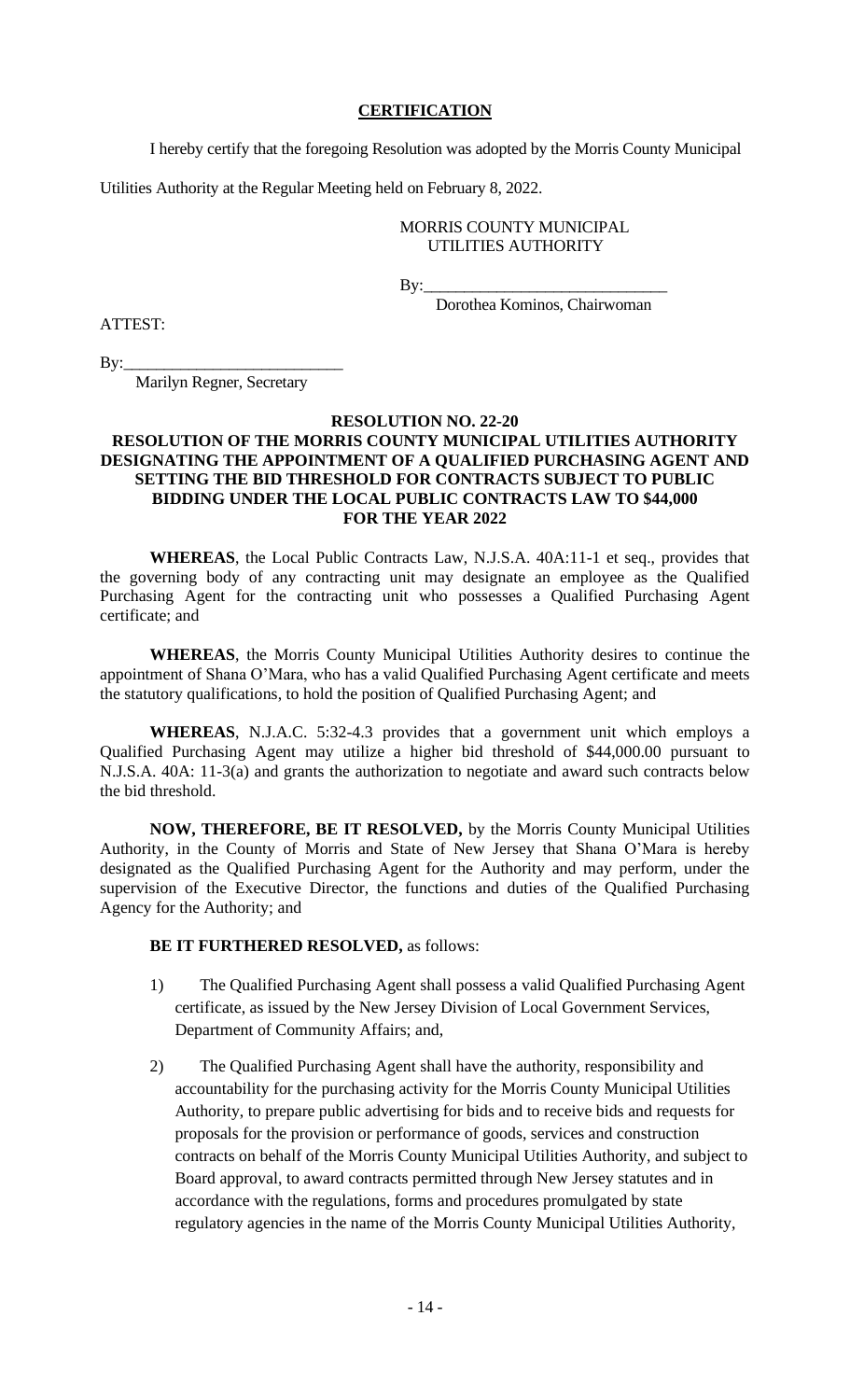and conduct any activities as may be necessary or appropriate to the purchasing function of the Morris County Municipal Utilities Authority; and,

3) The bid threshold for award of public contracts by the Morris County Municipal Utilities Authority is \$44,000.

**BE IT FURTHERED RESOLVED,** the Secretary to the Authority is hereby authorized and directed to forward a certified copy of this resolution and a copy of Shana O'Mara's certification to the Director of the Division of Local Government Services.

### **CERTIFICATION**

I hereby certify that the foregoing Resolution was adopted by the Morris County

Municipal Utilities Authority at the Reorganization Meeting held on Tuesday, February 8, 2022.

 MORRIS COUNTY MUNICIPAL UTILITIES AUTHORITY

By:\_\_\_\_\_\_\_\_\_\_\_\_\_\_\_\_\_\_\_\_\_\_\_\_\_\_\_\_\_\_\_\_\_

Dorothea Kominos, Chairwoman

ATTEST:

\_\_\_\_\_\_\_\_\_\_\_\_\_\_\_\_\_\_\_\_\_\_\_\_\_\_ Marilyn Regner, Secretary

### **RESOLUTION NO. 22-21 RESOLUTION OF THE MORRIS COUNTY MUNICIPAL UTILITIES AUTHORITY AUTHORIZING THE USE OF A STATE PURCHASING CONTRACT FOR 2022**

**WHEREAS**, the Morris County Municipal Utilities Authority, pursuant to N.J.S.A. 40A:11-12 and N.J.A.C. 5:34-7.29 et seq. may, by Resolution and without advertising for bids, purchase any goods or services through the State of New Jersey Cooperative Purchasing program which has been approved by the Director of the Division of Local Government Services; and

**WHEREAS,** the MCMUA has the need on a timely basis to purchase goods or services utilizing State contracts; and

**WHEREAS,** the MCMUA intends to enter into contracts with the following Referenced State Contract Vendors through this resolution and properly executed contracts, which shall be subject to all conditions applicable to the current State contracts;

| <b>Commodity/Service</b>        | Vendor                | <b>State Contract#</b> | <b>Budgeted Amount</b> |
|---------------------------------|-----------------------|------------------------|------------------------|
| Walk-In building                |                       |                        |                        |
| <b>Supplies</b>                 | Lowe's                | M8001 - 18-FLEET-00235 | \$6,500.00             |
| Walk-In Building                |                       |                        |                        |
| <b>Supplies</b>                 | Home Depot            | M8001 - 18-FLEET-00234 | \$10,000.00            |
| <b>Custom Orders Facilities</b> |                       |                        |                        |
| Maintenance an Repair           |                       |                        |                        |
| <b>Operations</b>               | Grainger              | M0002 - 19-FLEET-00677 | \$3,000.00             |
| <b>Facilities Maintenance</b>   |                       |                        |                        |
| and Repair & Operations         | Grainger              | M0002 - 19-FLEET-00566 | \$27,000.00            |
| Tires, Tubes and                | The Goodyear Tire &   |                        |                        |
| <b>Services</b>                 | <b>Rubber Company</b> | M8000 - 20-FLEET-00948 | \$38,000.00            |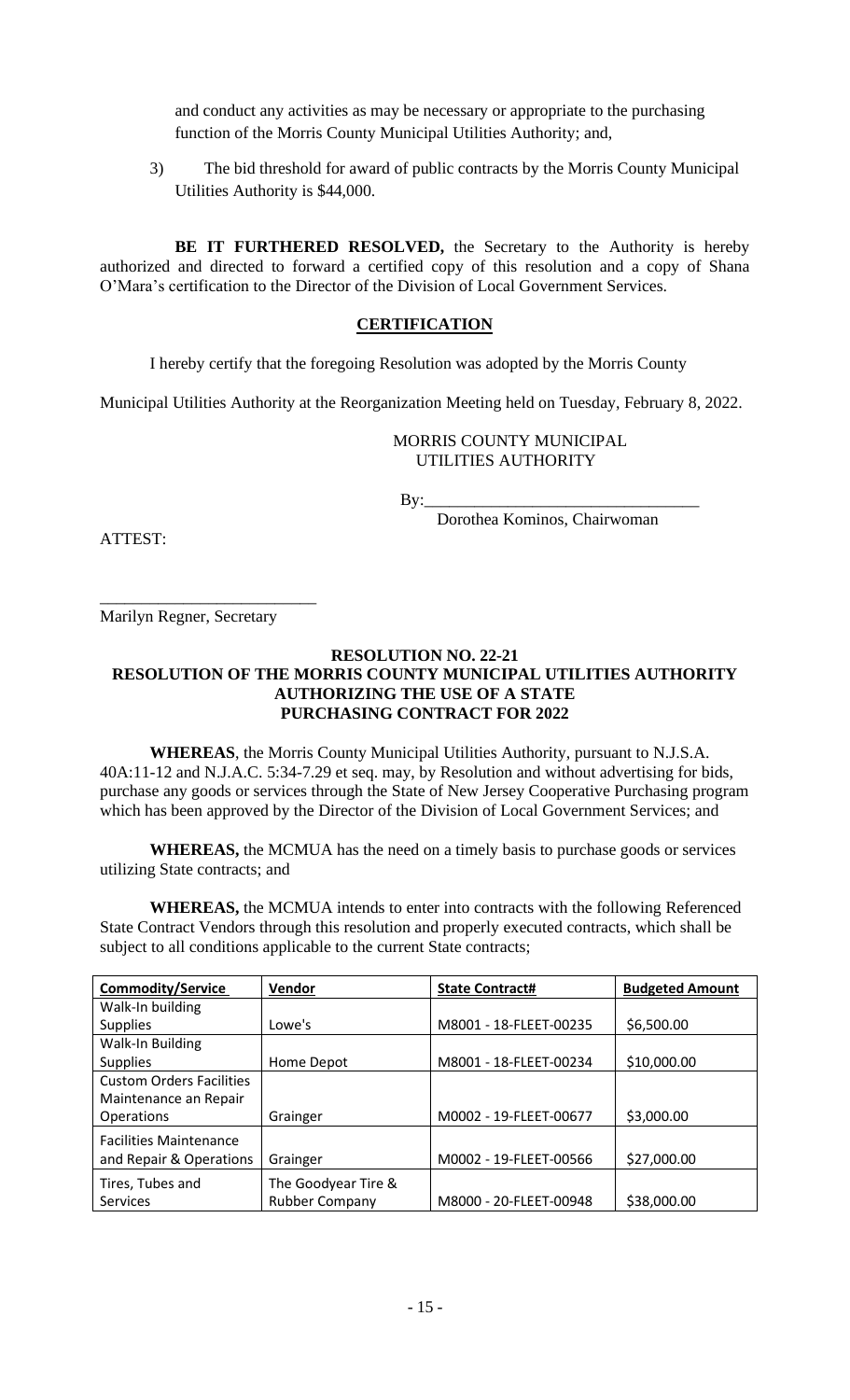|                               | (Approved Vendor -<br><b>Service Tire Truck</b> |                        |             |
|-------------------------------|-------------------------------------------------|------------------------|-------------|
| <b>Automotive Lubricants</b>  | Center)<br>David Weber Oil Co.                  |                        |             |
|                               |                                                 | T0097 - 20-FLEET-01343 | \$12,000.00 |
| <b>Automotive Lubricants</b>  | Taylor Oil Company                              | T0097 - 20-FLEET-01342 | \$15,000.00 |
| <b>Automotive Parts for</b>   | One Source of New                               |                        |             |
| <b>Heavy Duty Vehicles</b>    | Jersey, LLC                                     | T2085 - 42119          | \$7,000.00  |
| <b>Automotive Parts for</b>   |                                                 |                        |             |
| <b>Heavy Duty Vehicles</b>    | <b>Genuine Parts Company</b>                    | T2085 - 42093          | \$12,000.00 |
|                               | (Approved Vendors -<br>Napa Auto Parts, NAPA    |                        |             |
|                               | of Stanhope)                                    |                        |             |
| <b>Automotive Parts for</b>   | Dover Brake & Clutch                            |                        |             |
| <b>Heavy Duty Vehicles</b>    | Co. Inc.                                        | T2085 - 42094          | \$8,000.00  |
| <b>Automotive Parts for</b>   |                                                 |                        |             |
| <b>Heavy Duty Vehicles</b>    | Wurth USA Inc.                                  | T2085 - 42110          | \$8,000.00  |
| <b>Auctioneering Services</b> | Municibid                                       | T2581 - 19-GNSV1-00696 | \$1,000.00  |
| <b>Office Supplies</b>        | W.B. Mason                                      | T0052 - 0000003        | \$13,000.00 |
| <b>Printing Envelopes</b>     | Paper Mart Inc.                                 | T1963 - 18-COMP-00549  | \$3,000.00  |
| <b>Data Communications</b>    | <b>Verizon Business</b>                         |                        |             |
| <b>Network Services</b>       | <b>Network Services</b>                         | T1776 - 85943          | \$12,000.00 |
| Wireless Devices &            |                                                 |                        |             |
| <b>Services</b>               | <b>Verizon Wireless</b>                         | T216A - 82583          | \$15,000.00 |
| <b>ValuePoint Cloud</b>       |                                                 |                        |             |
| Solutions                     | Shi                                             | M4002 - 21-TELE-01360  | \$1,000.00  |

**NOW, THEREFORE, BE IT RESOLVED**, that the MCMUA authorizes the Qualified Purchasing Agent to purchase certain goods or services from those approved New Jersey State Contract Vendors on the afore mentioned list, pursuant to all conditions of the individual State contracts; and

**BE IT FURTHERED RESOLVED;** that the governing body of the MCMUA pursuant to N.J.A.C. 5:30-5.5(b), the certification of available funds, shall either certify the full maximum amount against the budget at the time the contract is awarded, or no contract amount shall be chargeable or certified until such time as the goods or services are ordered or otherwise called for prior to placing the order, and a certification of availability of funds is made by the Treasurer; and

**BE IT FURTHER RESOLVED,** that the duration of the contracts between the MCMUA and the Referenced State Contract Vendors shall be from **March 1, 2022** to **February 28, 2023.**

This Resolution shall take effect immediately.

### **CERTIFICATION**

I hereby certify that the foregoing Resolution was adopted by the Morris County

Municipal Utilities Authority at the Reorganization Meeting held on Tuesday, February 8,

2022.

# MORRIS COUNTY MUNICIPAL UTILITIES AUTHORITY

By:\_\_\_\_\_\_\_\_\_\_\_\_\_\_\_\_\_\_\_\_\_\_\_\_\_\_\_\_\_\_\_\_

Dorothea Kominos, Chairwoman

ATTEST:

Marilyn Regner, Secretary

\_\_\_\_\_\_\_\_\_\_\_\_\_\_\_\_\_\_\_\_\_\_\_\_\_\_\_\_\_\_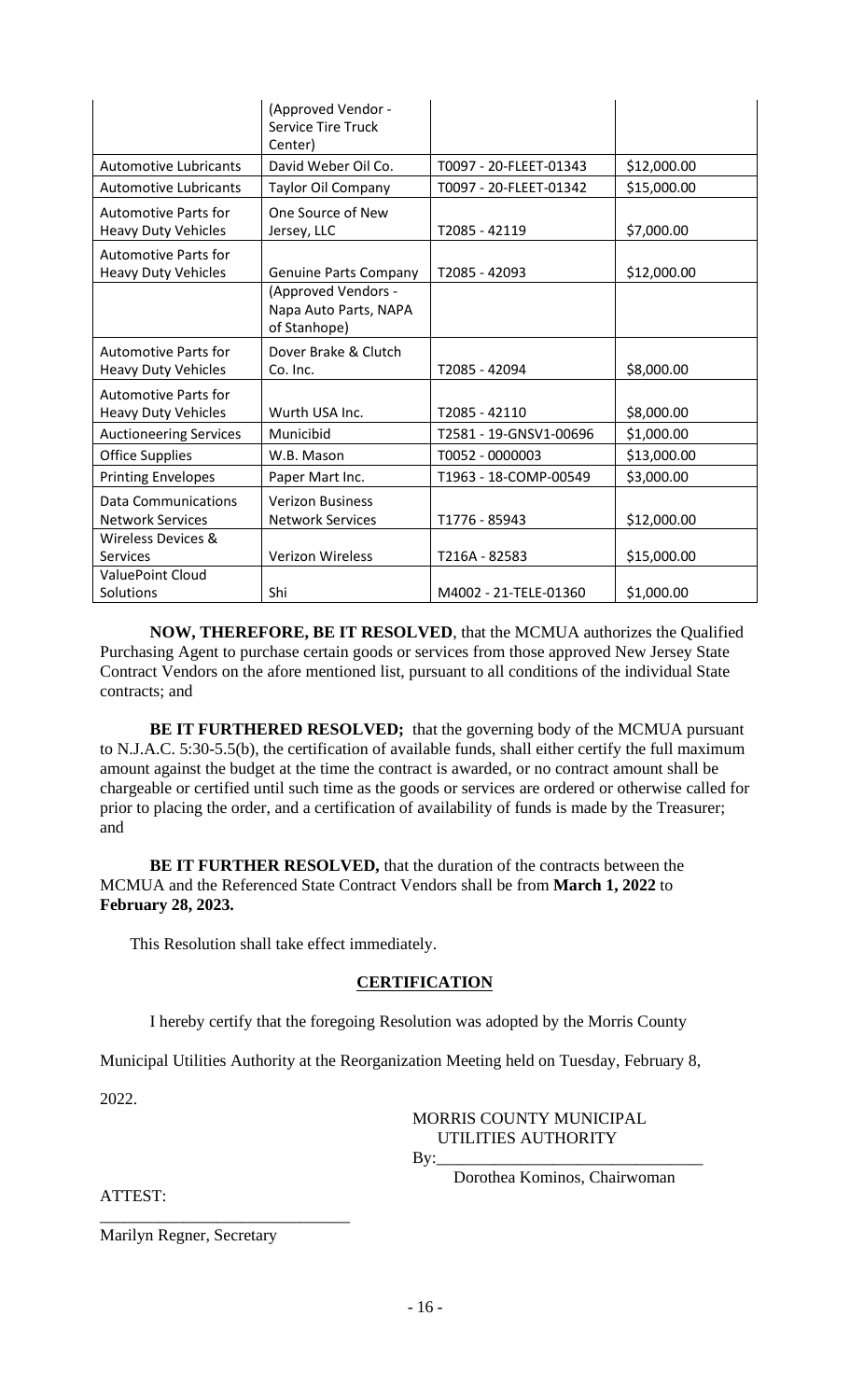#### **RESOLUTION NO. 22-22**

## **RESOLUTION OF THE MORRIS COUNTY MUNICIPAL UTILITIES AUTHORITY AUTHORIZING THE PURCHASE CONTRACTS WITH APPROVED MORRIS COUNTY COOPERATIVE PRICING COUNCIL CONTRACT VENDORS FOR 2022**

**WHEREAS**, MCMUA is a party to a cooperative purchasing agreement with the Educational Services Commission of New Jersey Cooperative Pricing System, a cooperative purchasing program organized pursuant to the Local Public Contracts Law, N.J.S.A. 40A:11-10; and

**WHEREAS**, the MCMUA, pursuant to N.J.S.A. 40A:11-10 and N.J.A.C. 5:34-7.1 et seq. may, by Resolution and without advertising for bids, purchase any goods or services through the Morris County Cooperative Pricing Council "MCCPC", which has been approved by the Director of the Division of Local Government Services; and

**WHEREAS**, the MCMUA has a need to purchase, on a timely basis, goods or services utilizing the MCCPC contracts; and

**WHEREAS,** the MCMUA intends to enter into contracts with the following Referenced MCCPC Vendors through this resolution and properly executed contracts, which shall be subject to all conditions applicable to the current MCCPC contracts;

| Vendor              | MCCPC# Goods or Services | 2022 Budgeted Amount |
|---------------------|--------------------------|----------------------|
| Eastern Concrete 19 | Crushed Stone and Sand   | \$30,000.00          |

**NOW, THEREFORE, BE IT RESOLVED**, that the MCMUA authorizes the Qualified Purchasing Agent to purchase certain goods or services from those approved MCCPC Vendors on the afore mentioned list, pursuant to all conditions of the individual MCCPC contracts; and

**BE IT FURTHERED RESOLVED;** that the governing body of the MCMUA pursuant to N.J.A.C. 5:30-5.5(b), the certification of available funds, shall either certify the full maximum amount against the budget at the time the contract is awarded, or no contract amount shall be chargeable or certified until such time as the goods or services are ordered or otherwise called for prior to placing the order, and a certification of availability of funds is made by the Treasurer; and

**BE IT FURTHER RESOLVED,** that the duration of the contracts between the MCMUA and the Referenced State Contract Vendors shall be from **March 1, 2022** to **February 28, 2023.**

This Resolution shall take effect immediately.

## **CERTIFICATION**

I hereby certify that the foregoing Resolution was adopted by the Morris County

Municipal Utilities Authority at the Reorganization Meeting held on Tuesday, February 8, 2022.

### MORRIS COUNTY MUNICIPAL UTILITIES AUTHORITY

By:\_\_\_\_\_\_\_\_\_\_\_\_\_\_\_\_\_\_\_\_\_\_\_\_\_\_\_\_\_\_\_\_\_\_

Dorothea Kominos, Chairwoman

ATTEST:

Marilyn Regner, Secretary

\_\_\_\_\_\_\_\_\_\_\_\_\_\_\_\_\_\_\_\_\_\_\_\_\_\_\_\_\_\_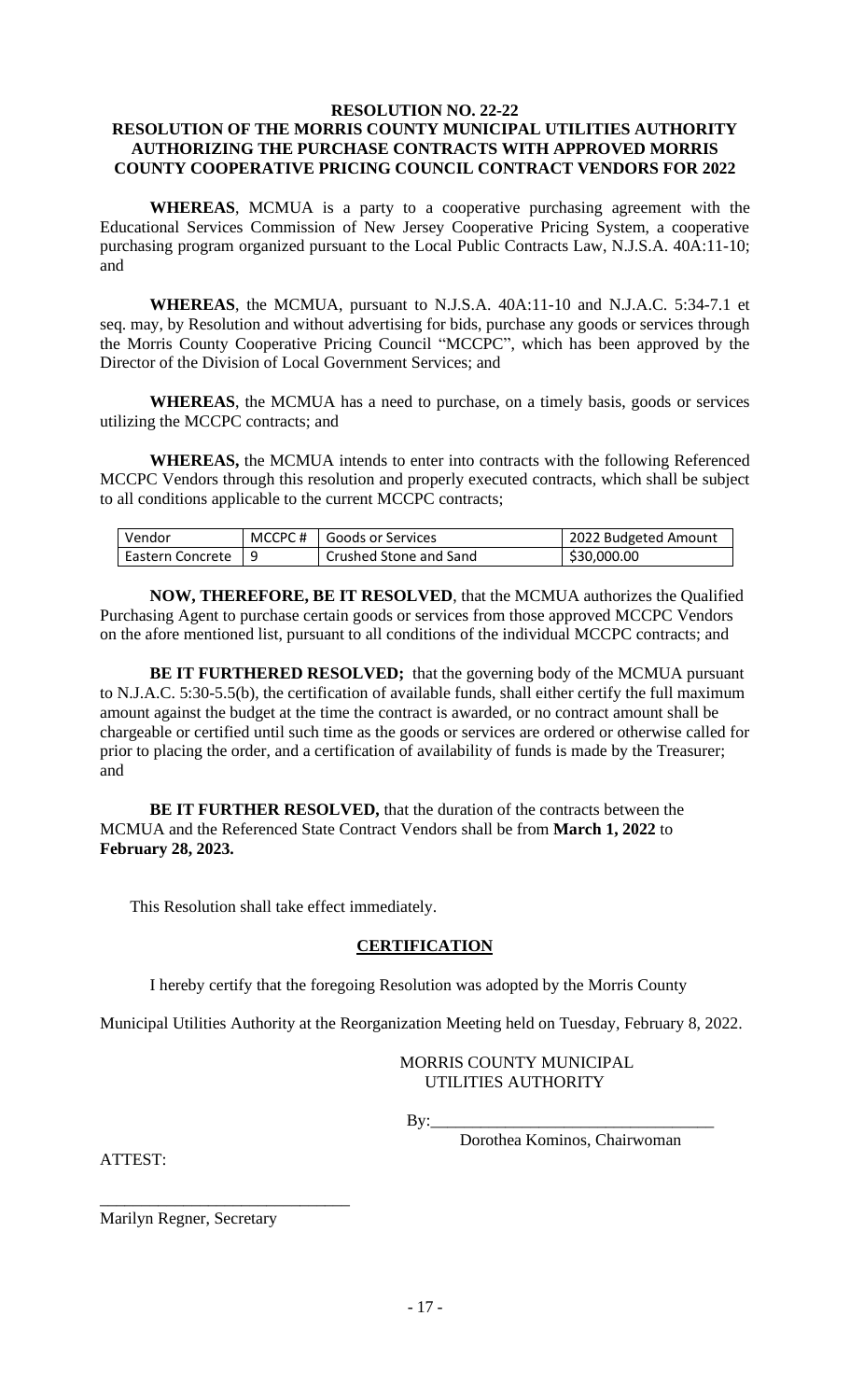### **RESOLUTION NO. 22-23 RESOLUTION OF THE MORRIS COUNTY MUNICIPAL UTILITIES AUTHORITY AUTHORIZING THE PURCHASE CONTRACTS WITH APPROVED ESCNJ COOPERATIVE PRICING SYSTEM - #65MCESCCPS CONTRACT VENDORS FOR 2022**

**WHEREAS**, MCMUA is a party to a cooperative purchasing agreement with the Educational Services Commission of New Jersey Cooperative Pricing System, a cooperative purchasing program organized pursuant to the Local Public Contracts Law, N.J.S.A. 40A:11-10; and

**WHEREAS**, the MCMUA, pursuant to N.J.S.A. 40A:11-10 and N.J.A.C. 5:34-7.1 et seq. may, by Resolution and without advertising for bids, purchase any goods or services through the Educational Services Commission of New Jersey Cooperative Pricing System "ESCNJ Cooperative Pricing System", which has been approved by the Director of the Division of Local Government Services; and

**WHEREAS**, the MCMUA has a need to purchase, on a timely basis, goods or services utilizing the ESCNJ Cooperative Pricing System contracts; and

**WHEREAS,** the MCMUA intends to enter into contracts with the following Referenced ESCNJ Cooperative Pricing System Vendors through this resolution and properly executed contracts, which shall be subject to all conditions applicable to the current ESCNJ Cooperative Pricing System contracts;

| Vendor | ESCNJ Contract # | Goods or Services                   | 2022 Budgeted Amount |
|--------|------------------|-------------------------------------|----------------------|
| l Fast | #65MCESCCPS      | Annual fire extinguisher inspection | $ $ \$1,000.00       |
|        | ESCNJ 20/21-23   | & related services                  |                      |

**NOW, THEREFORE, BE IT RESOLVED**, that the MCMUA authorizes the Qualified Purchasing Agent to purchase certain goods or services from those approved ESCNJ Cooperative Pricing System Vendors on the afore mentioned list, pursuant to all conditions of the individual ESCNJ Cooperative Pricing System contracts; and

**BE IT FURTHERED RESOLVED;** that the governing body of the MCMUA pursuant to N.J.A.C. 5:30-5.5(b), the certification of available funds, shall either certify the full maximum amount against the budget at the time the contract is awarded, or no contract amount shall be chargeable or certified until such time as the goods or services are ordered or otherwise called for prior to placing the order, and a certification of availability of funds is made by the Treasurer; and

**BE IT FURTHER RESOLVED,** that the duration of the contracts between the MCMUA and the Referenced State Contract Vendors shall be from **March 1, 2022** to **February 28, 2023.**

This Resolution shall take effect immediately.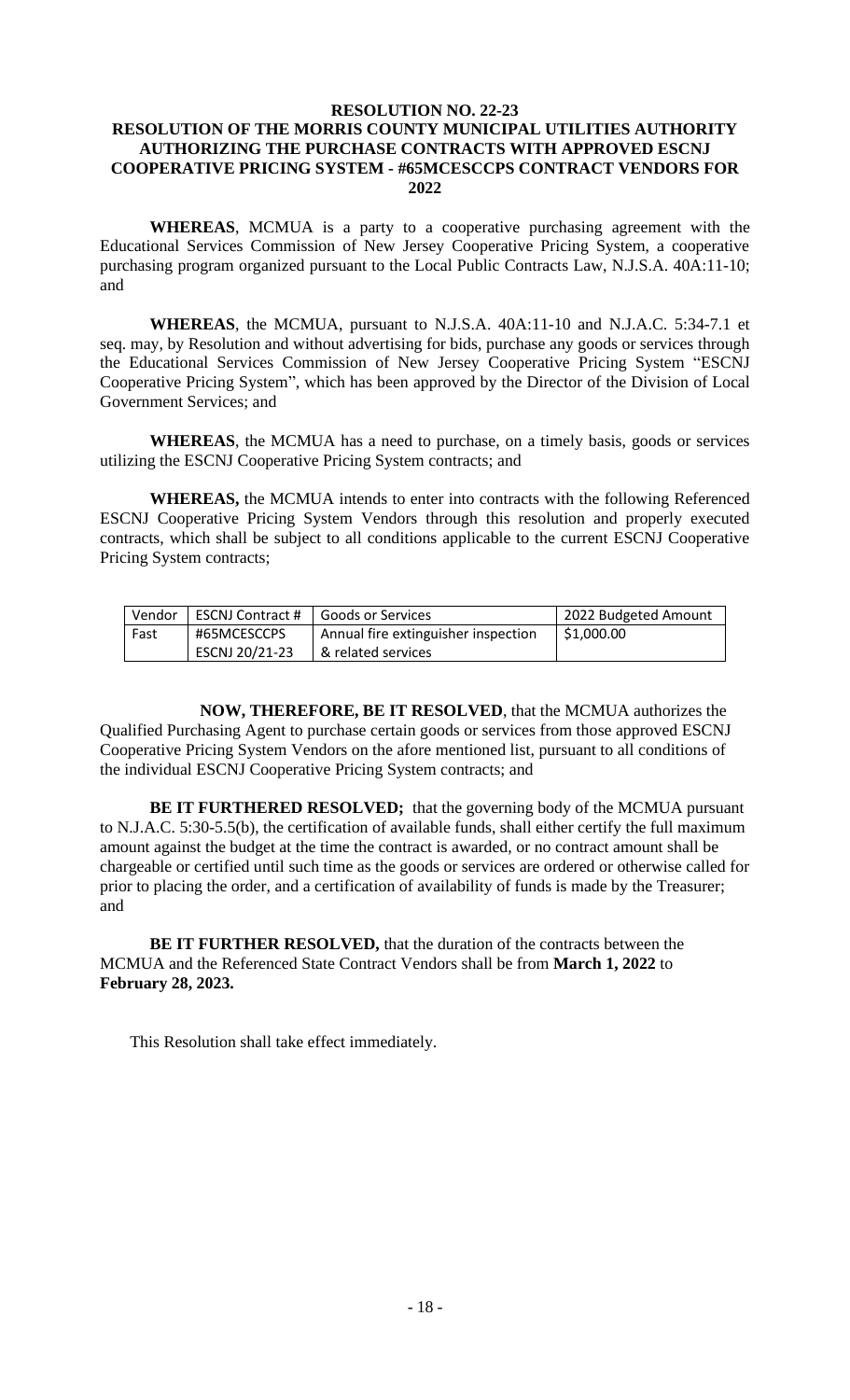### **CERTIFICATION**

I hereby certify that the foregoing Resolution was adopted by the Morris County

Municipal Utilities Authority at the Reorganization Meeting held on Tuesday, February 8, 2022.

### MORRIS COUNTY MUNICIPAL UTILITIES AUTHORITY

By:\_\_\_\_\_\_\_\_\_\_\_\_\_\_\_\_\_\_\_\_\_\_\_\_\_\_\_\_\_\_\_\_

Dorothea Kominos, Chairwoman

ATTEST:

Marilyn Regner, Secretary

\_\_\_\_\_\_\_\_\_\_\_\_\_\_\_\_\_\_\_\_\_\_\_\_\_\_\_\_\_\_

#### **RESOLUTION NO. 22-24**

### **RESOLUTION OF THE MORRIS COUNTY MUNICIPAL UTILITIES AUTHORITY AUTHORIZING THE PURCHASE CONTRACTS WITH APPROVED SOURCEWELL COOPERATIVE PRICING SYSTEM CONTRACT VENDORS FOR 2022**

**WHEREAS,** the Morris County Municipal Utilities Authority (MCMUA) is authorized by N.J.S.A. 52:34-6.2 to make purchases and contracts for services through the use of a nationally-recognized and accepted cooperative purchasing agreement that has been developed utilizing a competitive bidding process by another contracting unit within the State of New Jersey, or within any other state, and further provided that the contracting unit has made a determination that the use of a cooperative purchasing agreement will result in cost savings after all factors have been considered; and

**WHEREAS**, the Qualified Purchasing Agent (QPA) for the MCMUA has determined that the Sourcewell Cooperative Purchasing Program (Sourcewell) is a nationally-recognized and accepted cooperative purchasing system and agreement that has been developed utilizing a competitive bidding process by another contracting unit, as it is a service cooperative created by the Minnesota legislature as a local unit of government. Minn. Const. art. XII, sec. 3. As a public corporation and agency, Sourcewell is governed by local elected municipal officials and school board members. Minn. Stat. § 123A.21 Subd. 4 (2017); and

**WHEREAS**, the MCMUA QPA has further determined that Sourcewell utilizes a cooperative purchasing system and agreement that complies with the competitive bidding process set forth in the Local Public Contracts Law at N.J.S.A. 40A:11-1 et seq., and meets the criteria of the New Jersey pay-to-play law at N.J.S.A. 19:44A-20.7; and

**WHEREAS,** Sourcewell has advertised and awarded cooperative purchasing agreements for a variety of goods, services and equipment; and

**WHEREAS,** the MCMUA has a need to purchase, on a timely basis, goods, services and equipment utilizing the Sourcewell Cooperative Purchasing Program contracts; and

**WHEREAS**, on January 18, 2022, the Morris County Municipal Utilities Authority publicly advertised a Notice of Intent to utilize the following contracts for a variety of goods, services and equipment through the Sourcewell Cooperative Purchasing Program under a National Cooperative Purchasing Agreement. The associated public comment period ended on February 1, 2022 and no comments were received; and

| Vendor              | SourceWell Contract # | Goods & Services       | 2022 Budgeted |
|---------------------|-----------------------|------------------------|---------------|
|                     |                       |                        | Amount        |
| Navistar -          | 060920-NVS            | Class 4-8 Chassis      | \$15,000.00   |
| International Truck |                       | w/related equipment    |               |
|                     |                       | accessories & services |               |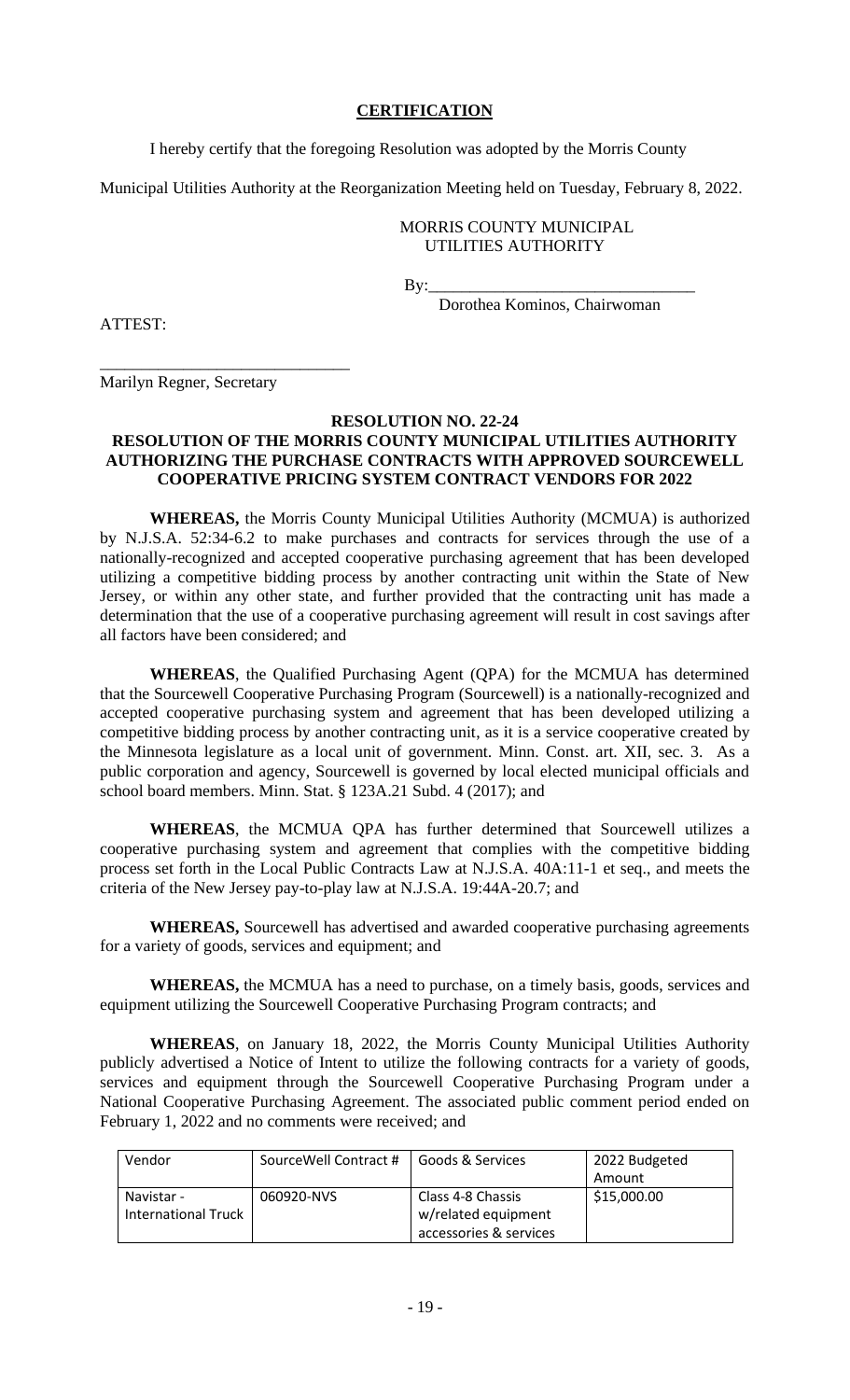| Navistar Parts | 101520-NVS | OEM Automotive parts $\&$ $\vert$ \$15,000.00 |  |
|----------------|------------|-----------------------------------------------|--|
|                |            | supplies                                      |  |

**WHEREAS,** all required documentation, including, New Jersey Business Registration Certificate; Statement of Corporate Ownership; Public Contract EEO Compliance Form (Affirmative Action) and Non-collusion Affidavit has been obtained from the vendor in accordance with New Jersey Local Public Contracts Law; and

**WHEREAS**, cost savings analysis will be completed by the MCMUA to determine the procurements through the Sourcewell Cooperative Pricing System is at a cost savings to the MCMUA; and

**NOW, THEREFORE, BE IT RESOLVED**, that the MCMUA authorizes the Qualified Purchasing Agent to purchase certain goods, services and equipment from those approved Sourcewell Cooperative Pricing System Vendors on the aforementioned list, pursuant to all conditions of the individual contracts; and

**BE IT FURTHERED RESOLVED;** that the governing body of the MCMUA pursuant to N.J.A.C. 5:30-5.5(b), the certification of available funds, shall either certify the full maximum amount against the budget at the time the contract is awarded, or no contract amount shall be chargeable or certified until such time as the goods or services are ordered or otherwise called for prior to placing the order, and a certification of availability of funds is made by the Treasurer; and

**BE IT FURTHER RESOLVED,** that the duration of the contracts between the MCMUA and the Referenced Sourcewell Cooperative Pricing System Vendors shall be from **March 1, 2022** to **February 28, 2023.**

This Resolution shall take effect as provided by law.

### **CERTIFICATION**

I hereby certify that the foregoing Resolution was adopted by the Morris County

Municipal Utilities Authority at the Reorganization Meeting held on Tuesday, February 8, 2022.

### MORRIS COUNTY MUNICIPAL UTILITIES AUTHORITY

By:\_\_\_\_\_\_\_\_\_\_\_\_\_\_\_\_\_\_\_\_\_\_\_\_\_\_\_\_\_\_\_

Dorothea Kominos, Chairwoman

ATTEST:

Marilyn Regner, Secretary

\_\_\_\_\_\_\_\_\_\_\_\_\_\_\_\_\_\_\_\_\_\_\_\_\_\_\_\_\_\_

MOTION: Mr. Guadagno made a Motion to adopt Resolution No. 22-08 Resolution No. 22-24, with the exception of Resolution No. 22-11 and Ms. Szwak seconded the Motion.

ROLL CALL: AYES: 9 NAYES: NONE ABSTENTIONS: NONE

Chairwoman Kominos asked the Board to consider Resolution No. 22-11. Mr. Druetzler questioned why is Suburban Consulting Engineers on for Solid Waste? Mr. Gindoff replied that Suburban Consulting Engineers has been used in the past for Solid Waste on the compost sites and on water issues at the transfer stations, so we want to get them under contract so that we have the ability to use them when those projects are warranted. Mr. Druetzler asked can't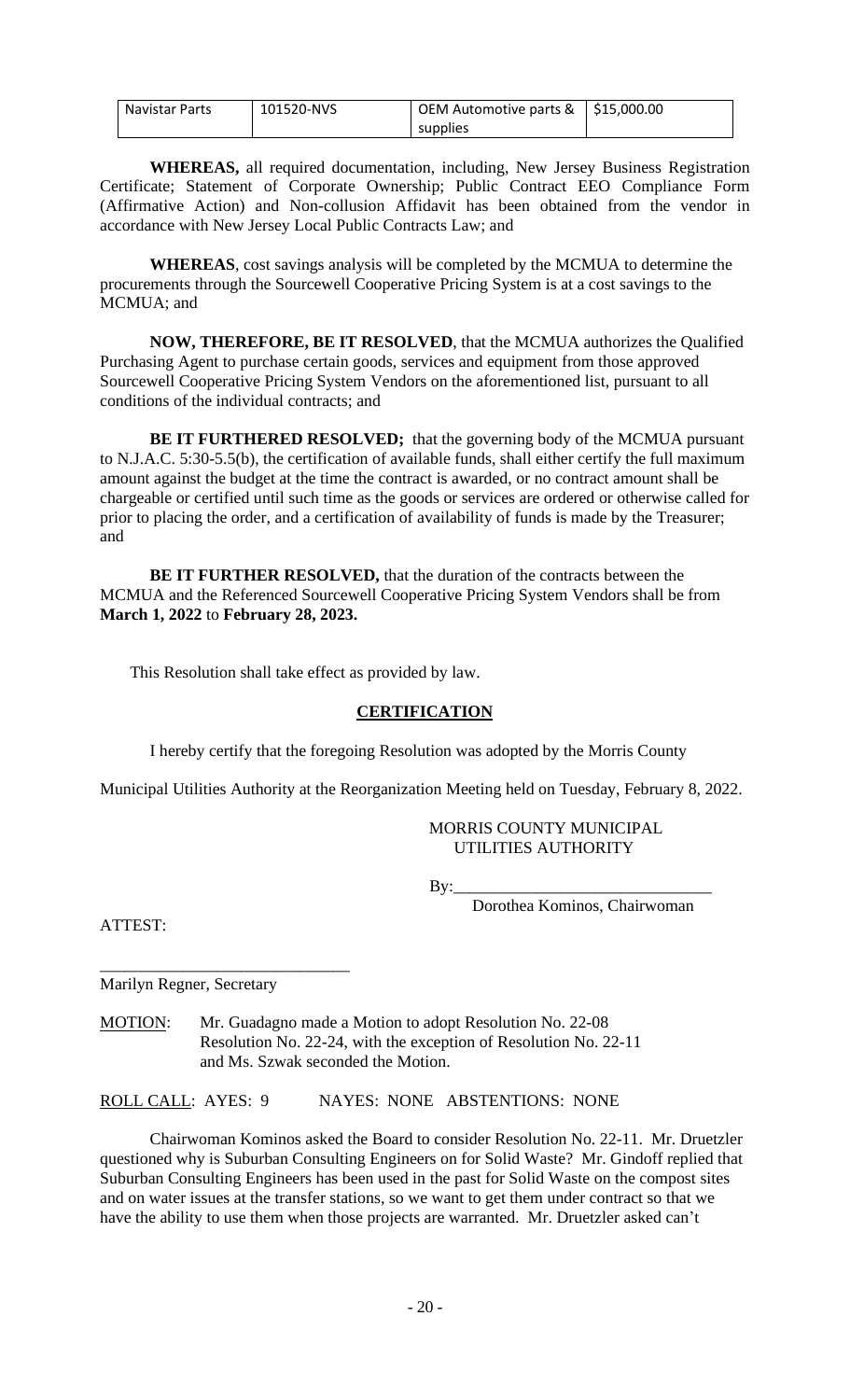Alaimo do that and Mr. Gindoff replied they can, but they haven't been involved with for instance the compost sites and Suburban, since Day 1, has been doing the mapping and site plans for the compost sites and he thinks they are better to do it and would recommend they do it and this covers them for that. Mr. Druetzler commented that they have a lot of Water to do and we have some big issues with Water and he doesn't want to see these things diverted and that is his concern. Mr. Gindoff appreciated that concern and it is only a little work for Suburban; the majority is to Alaimo. There being no further discussion, Dr. Kominos asked for the Board's approval of Resolution No. 22-11:

### **RESOLUTION NO. 22-11 RESOLUTION TO AWARD PROFESSIONAL ENGINEERING SERVICES – SOLID WASTE DIVISION**

WHEREAS, the Morris County Municipal Utilities Authority (the "Authority") issued an Invitation To Submit Proposals to provide professional engineering services to serve as the MCMUA's Solid Waste Engineer to the Authority from February 9, 2022 to February 7, 2023; and

WHEREAS, the Authority received three proposals submitted by Alaimo Group, Suburban Consulting Engineers, Inc., and CP Engineers; and

WHEREAS, the Committee assigned to review the proposals based on the criteria outlined in the Invitation To Submit Proposals and has recommended that the contract for professional engineering services be awarded to the firms of Alaimo Group, 200 High Street, Mount Holly, New Jersey 08060 and Suburban Consulting Engineers, Inc., 96 U.S. Highway 206, Suite 101, Flanders, New Jersey 07836 met or exceeded all criteria; and

WHEREAS, the MCMUA Treasurer has certified that funds are available in the MCMUA Budget line item 01-1-900-925-225 and 01-5-900-925-225; and

WHEREAS, the Authority has determined that the process utilized in selecting Alaimo Group and Suburban Consulting Engineers, Inc. meet the statutory requirements for award of a contract pursuant to the fair and open process under N.J.S.A. 19:44A-20-4 et seq. and the Local Public Contracts Law exception for professional services pursuant to N.J.S.A. 40A:11-5(1)(a)(i).

NOW, THEREFORE, BE IT RESOLVED, that the Morris County Municipal Utilities Authority in the County of Morris and State of New Jersey on this 8th day of February, 2022 as follows:

The Executive Director of the Authority is authorized and directed to include Alaimo Group and Suburban Consulting Engineers, Inc. on the list of approved firms for Professional Engineering Services for the Solid Waste Division and to sign agreements with Alaimo Group and Suburban Consulting Engineers, Inc. for engineering services in a form approved by the Authority's attorney based on their proposals dated January 18, 2022 and January 27, 2022 respectively, at the hourly rates contained therein and not to exceed \$350,000.00 for Alaimo Group and not to exceed \$50,000.00 for Suburban Consulting Engineers, Inc. without separate Resolution from the Authority.

2. The Treasurer has certified the availability of funds in connection with the contract to be appropriated in accordance with the duly adopted budget of the Authority.

3. A copy of this resolution and the proposal shall be on file and available for inspection at the offices of the Authority, 214A Center Grove Road, Randolph, New Jersey 07869.

4. A brief notice stating the nature, duration, service and amount of the contract and that the Resolution and contract are on file and available for public inspection at the offices of the MCMIUA in accordance with law shall be published in the official newspaper of the Authority.